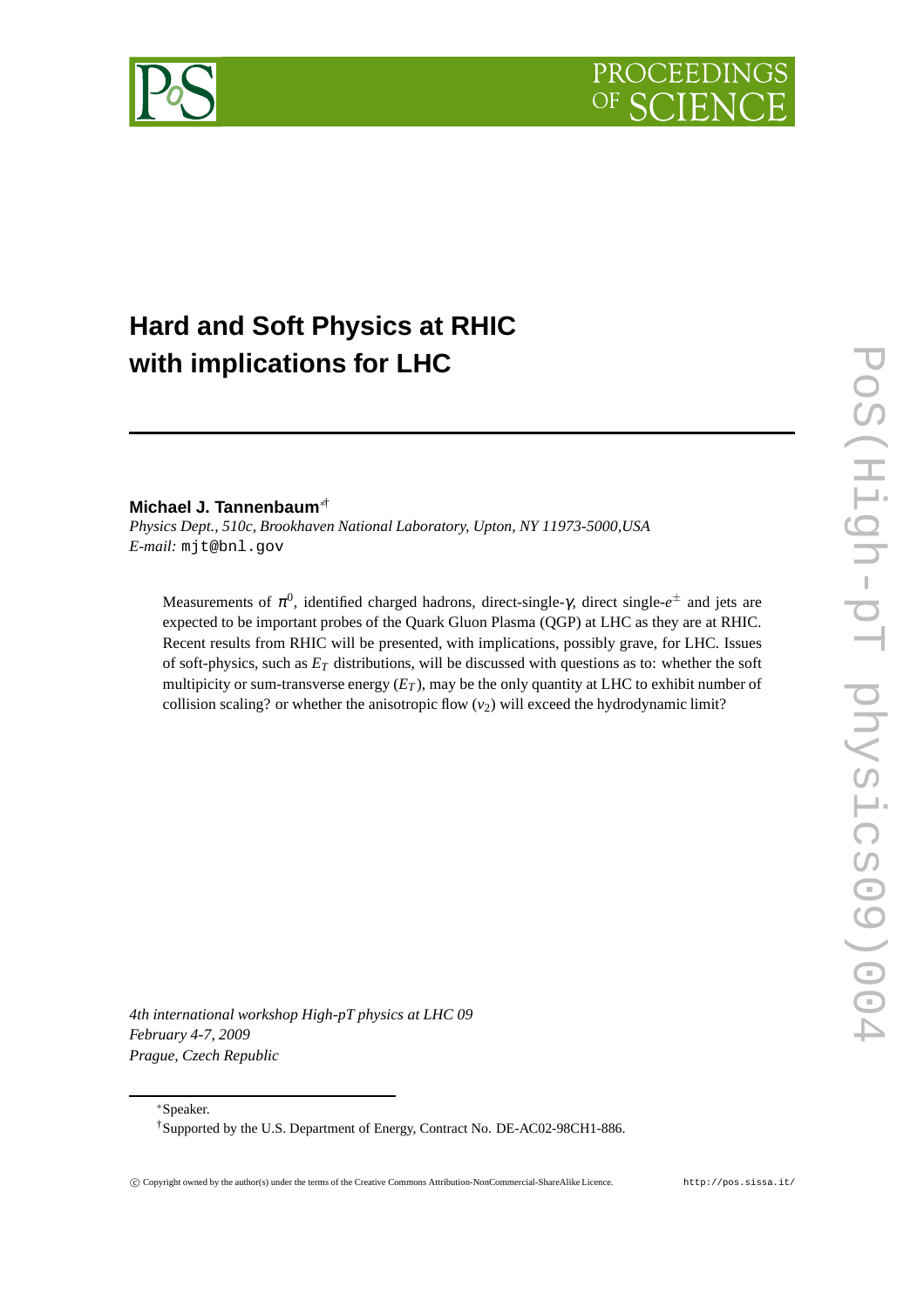**1. Large Transverse Momentum**  $\pi^0$  **production—from ISR to RHIC** 

PHENIX has presented measurements of  $\pi^0$  production at mid-rapidity in p-p collisions at two values of c.m. energy  $\sqrt{s}$ =200 GeV and 62.4 GeV (Fig. 1). Some of my younger colleagues are amazed at the excellent agreement of Next to Leading Order (NLO) and Next to Leading Log (NLL) perturbative Quantum Chromodynamics (pQCD) calculations [1, 2] with the measurements. However, this comes as no surprise to me because hard scattering in p-p collisions was discovered



**Figure 1:** (left) PHENIX measurement of invariant cross section,  $Ed^3\sigma/d^3p$ , as a function of transverse momentum  $p_T$  for  $\pi^0$  production at mid-rapidity in p-p collisions at c.m. energy  $\sqrt{s} = 200$  GeV [1]. (right) PHENIX measurement of  $\pi^0$  in p-p collisions at  $\sqrt{s} = 62.4$  GeV [2].

at the CERN ISR by the observation of a very large flux of high transverse momentum  $\pi^0$  with a power-law tail which varied systematically with the c.m. energy of the collision. This observation in 1972 proved that the partons of deeply inelastic scattering were strongly interacting. Further ISR measurements utilizing inclusive single or pairs of hadrons established that high transverse momentum particles are produced from states with two roughly back-to-back jets which are the result of scattering of point-like constituents of the protons as described by QCD, which was developed during the course of these measurements.

#### **1.1 ISR Data, Notably CCR 1972-73**

The Cern Columbia Rockefeller (CCR) Collaboration [3] (and also the Saclay Strasbourg [4] and British Scandinavian [5] collaborations) measured high  $p<sub>T</sub>$  pion production at the CERN-ISR (Fig. 2). The  $e^{-6p_T}$  breaks to a power law at high  $p_T$  with characteristic  $\sqrt{s}$  dependence. <sup>1</sup>

<sup>&</sup>lt;sup>1</sup>The clear break of the exponential to a power law at  $\sqrt{s} = 200$  GeV is shown in the inset of Fig. 1-(left).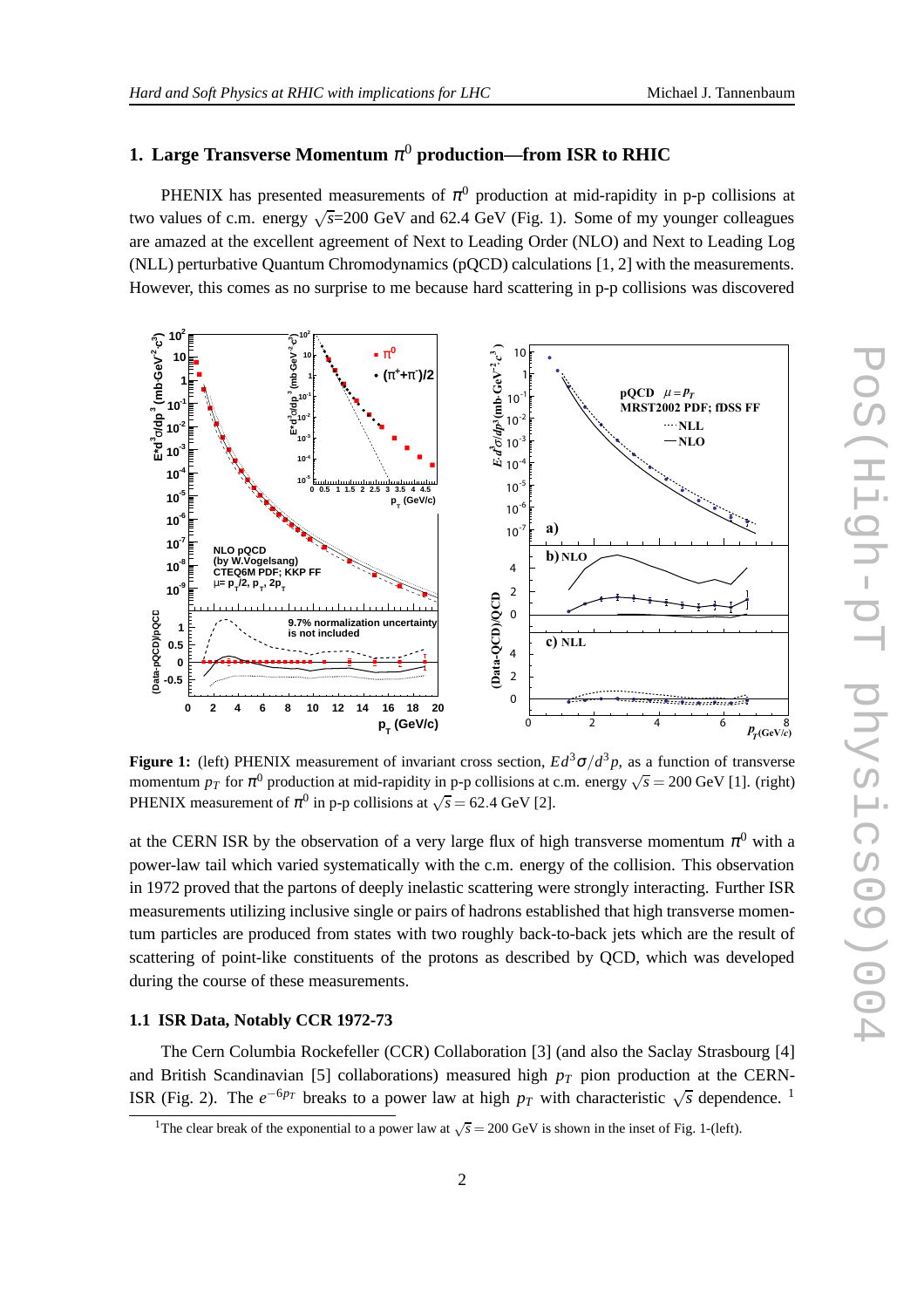The large rate indicates that *partons interact strongly* ( $\gg EM$ ) with each other, **but,** to quote the authors [3]: "Indeed, the possibility of a break in the steep exponential slope observed at low  $p_T$  was anticipated by Berman, Bjorken and Kogut [6]. However, the electromagnetic form they predict,  $p_T^{-4}F(p_T/\sqrt{s})$ , is not observed in our experiment. On the other hand, a constituent exchange model proposed by Blankenbacler, Brodsky and Gunion [7], and extended by others, does give an excellent account of the data." The data fit  $p_T^{-n}F(p_T/\sqrt{s})$ , with  $n \approx 8$ .



**Figure 2:** (left) CCR [3] transverse momentum dependence of the invariant cross section at five center of mass energies. (right) The above data multiplied by  $p_T^n$ , using the best fit value of  $n = 8.24 \pm 0.05$ , with  $F = Ae^{-bxT}$ , plotted vs  $p_T/\sqrt{s} (= x_T/2)$ .

#### **1.2 Constituent Interchange Model (CIM) 1972**

Inspired by the *dramatic features* of pion inclusive reactions revealed by "the recent measurements at CERN ISR of single-particle inclusive scattering at 90 $^{\circ}$  and large transverse momentum", Blankenbecler, Brodsky and Gunion [7] proposed a new general scaling form:

$$
E\frac{d^3\sigma}{dp^3} = \frac{1}{p_T^n}F(\frac{p_T}{\sqrt{s}})
$$
\n(1.1)

where *n* gives the form of the force-law between constituents. For QED or Vector Gluon exchange,  $n = 4$ , but perhaps more importantly, BBG predict  $n=8$  for the case of quark-meson scattering by the exchange of a quark (CIM) as apparently observed.

#### **1.3 First prediction using 'QCD' 1975—WRONG!**

R. F. Cahalan, K. A. Geer, J. Kogut and Leonard Susskind [8] generalized, in their own words: "The naive, pointlike parton model of Berman, Bjorken and Kogut to scale-invariant and asymptotically free field theories. The asymptotically free field generalization is studied in detail. Although such theories contain vector fields, **single vector-gluon exchange contributes insignificantly to wide-angle hadronic collisions.** This follows from (1) the smallness of the invariant charge at small distances and (2) the *breakdown of naive scaling* in these theories. These effects should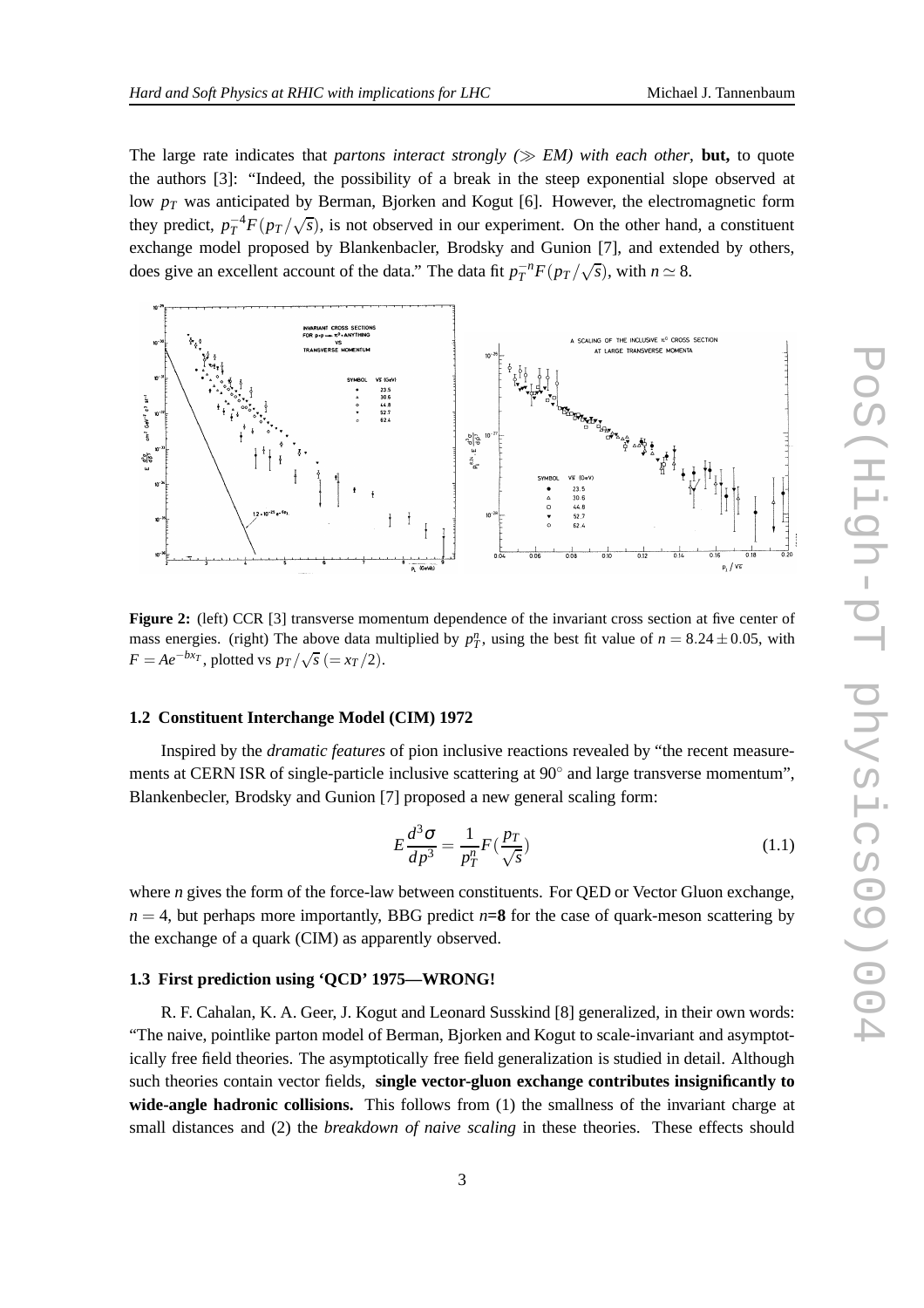explain the apparent absence of vector exchange in inclusive and exclusive hadronic collisions at large momentum transfers observed at Fermilab and at the CERN ISR."<sup>2</sup>

Nobody's perfect, they get *one* thing right! They introduce the "effective index"  $n_{\text{eff}}(x_T, \sqrt{s})$ to account for 'scale breaking':

$$
E\frac{d^3\sigma}{dp^3} = \frac{1}{p_T^{\text{neff}(x_T,\sqrt{s})}}F(x_T) = \frac{1}{\sqrt{s}^{\text{neff}(x_T,\sqrt{s})}}G(x_T) \qquad , \qquad (1.2)
$$

where  $x_T = 2p_T/\sqrt{s}$ .

## **1.4 CCOR 1978—Higher**  $p_T > 7$  GeV/c— $n_{\text{eff}}(x_T, \sqrt{s}) \rightarrow 5 = 4^{++}$ . QCD works!

The CCOR measurement [9] (Fig. 3) with a larger apparatus and much increased integrated



**Figure 3:** a) (left) CCOR [9] transverse momentum dependence of the invariant cross section for  $p + p \rightarrow \pi^0 + X$  at three center of mass energies. Cross sections are offset by the factors noted. Open points and dashed fit are from a previous experiment, CCRS [10]. b) (right)-(top) Same CCOR invariant cross sections plotted vs  $x_T = 2p_T/\sqrt{s}$  on a log-log scale. c) (right)-(bottom)  $n_{\text{eff}}(x_T, \sqrt{s})$  derived from the combinations indicated. The systematic normalization error at  $\sqrt{s}$  = 30.6 GeV has been added in quadrature. There is an additional common systematic error of  $\pm 0.33$  in *n*.

luminosity extended their previous  $\pi^0$  measurement [3, 10] to much higher  $p_T$ . The  $p_T^{-8}$  scaling-fit which worked at lower  $p_T$  extrapolated below the higher  $p_T$  measurements for  $\sqrt{s} > 30.7$  GeV and

<sup>&</sup>lt;sup>2</sup>There is an acknowledgement in this paper which is worthy of note: "Two of us  $(J. K.$  and L. S.) also thank S. Brodsky for *emphasizing to us repeatedly* that the present data on wide-angle hadron scattering *show no evidence for vector exchange."*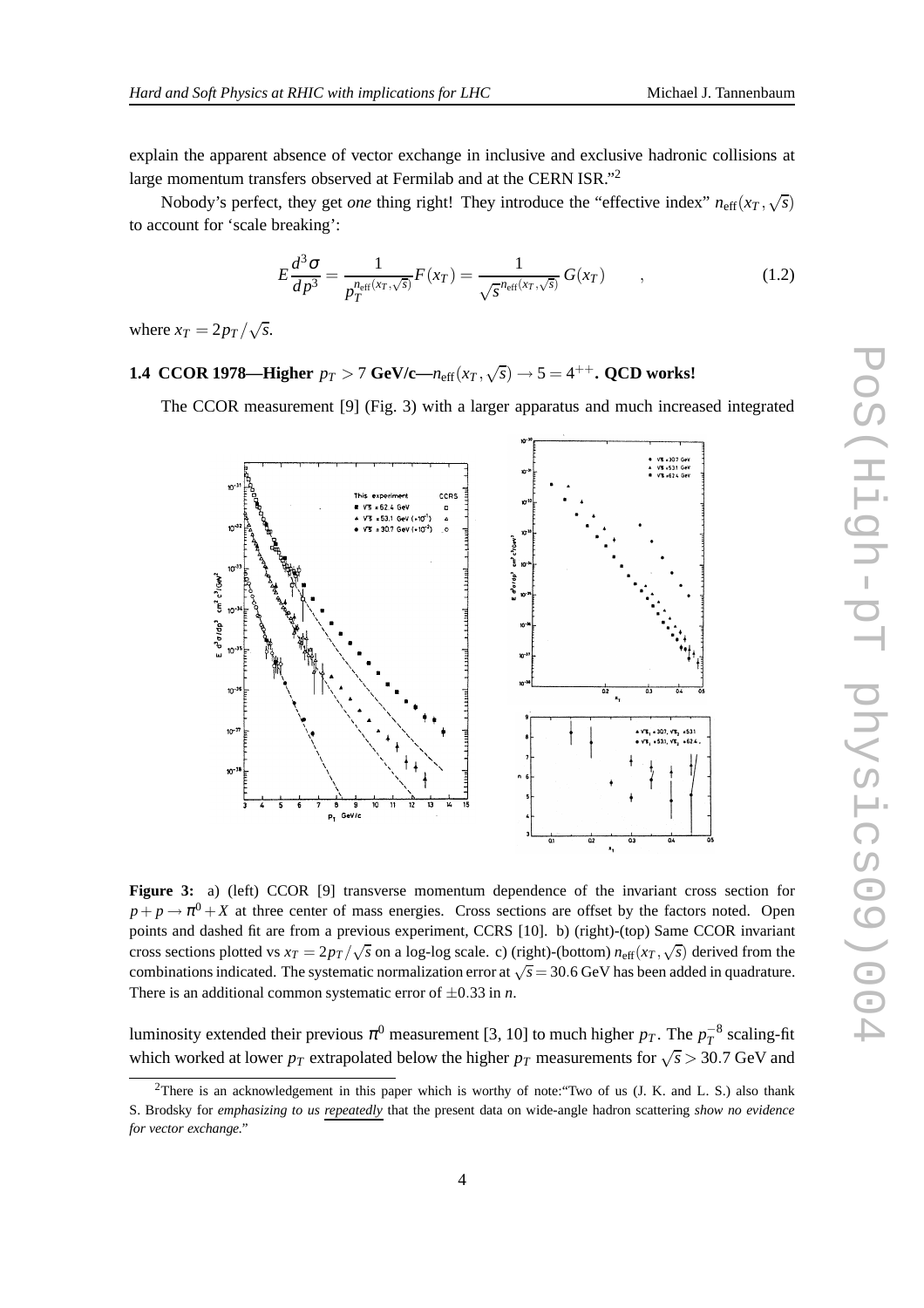$p_T \ge 7$  GeV/c (Fig. 3a). A fit to the new data [9] for  $7.5 \le p_T \le 14.0$  GeV/c,  $53.1 \le \sqrt{s} \le 62.4$  GeV gave  $Ed^3\sigma/dp^3 \simeq p_T^{-5.1 \pm 0.4} (1 - x_T)^{12.1 \pm 0.6}$ , (including *all* systematic errors).

The effective index  $n_{\text{eff}}(x_T, \sqrt{s})$  was also extracted point-by-point from the data as shown in Fig. 3b where the CCOR data of Fig. 3a for the 3 values of  $\sqrt{s}$  are plotted vs  $x_T$  on a log-log scale.  $n_{\text{eff}}(x_T, \sqrt{s})$  is determined for any 2 values of  $\sqrt{s}$  by taking the ratio as a function of  $x_T$  as shown in Fig. 3c.  $n_{\text{eff}}(x_T, \sqrt{s})$  clearly varies with both  $\sqrt{s}$  and  $x_T$ , it is not a constant. For  $\sqrt{s} = 53.1$ and 62.4 GeV,  $n_{\text{eff}}(x_T, \sqrt{s})$  varies from  $\sim 8$  at low  $x_T$  to  $\sim 5$  at high  $x_T$ . An important feature of the scaling analysis (Eq. 1.2) relevant to determining  $n_{\text{eff}}(x_T, \sqrt{s})$  is that *the absolute p<sub>T</sub> scale uncertainty cancels!*



**Figure 4:** (left)-(top) Invariant cross section for inclusive  $\pi^0$  for several ISR experiments, compiled by ABCS Collaboration [11]; (left)-(bottom)  $n_{\text{eff}}(x_T, \sqrt{s})$  from ABCS 52.7, 62.4 GeV data only. There is an additional common systematic error of  $\pm 0.7$  in *n*. (right)-a)  $\sqrt{s}$ (GeV)<sup>6.38</sup> ×  $Ed^3\sigma/dp^3$  as a function of  $x_T = 2p_T/\sqrt{s}$  for the PHENIX 62.4 and 200 GeV  $\pi^0$  data from Fig. 1; (right)-b) point-by-point  $n_{\text{eff}}(x_T, \sqrt{s})$ .

The effect of the absoulte scale uncertainty, which is the main systematic error in these experiments, can be gauged from Fig. 4-(left)-(top) [11] which shows the  $\pi^0$  cross sections from several experiments. The absolute cross sections disagree by factors of ∼ 3 for different experiments but the values of  $n_{\text{eff}}(x_T, \sqrt{s})$  for the CCOR [9] (Fig. 3-(right)-(bottom)) and ABCS [11] experiment (Fig. 4-(left)-(bottom)) are in excellent agreement due to the cancellation of the error in the absolute  $p_T$  scale. The  $x_T$  scaling of the PHENIX p-p  $\pi^0$  data at  $\sqrt{s} = 200$  and 62.4 GeV from Fig. 1 with  $n_{\text{eff}}(x_T, \sqrt{s}) \approx 6.38$  is shown in Fig. 4-(right). The log-log plot emphasizes the pure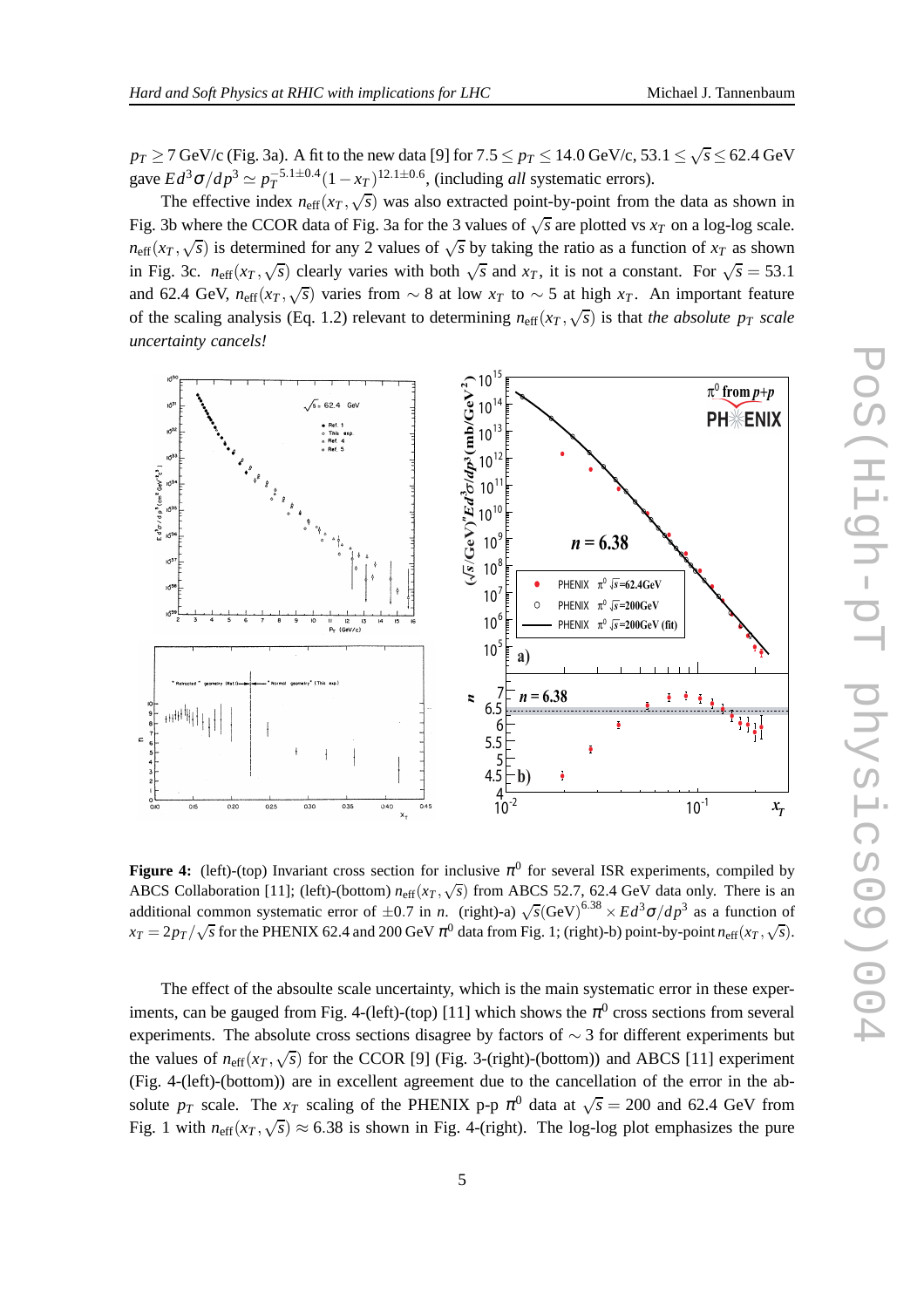power-law  $p_T$  dependence of the invariant cross section,  $Ed^3\sigma/dp^3 \simeq p_T^{-n}$  for  $p_T > 4$  GeV/c, with  $n = 8.11 \pm 0.05$  at  $\sqrt{s} = 200$  GeV. [2]

The first modern QCD calculations and predictions for high  $p<sub>T</sub>$  single particle inclusive cross sections, including non-scaling and initial state radiation were done in 1978, by Jeff Owens and collaborators. [12] Jets in  $4\pi$  Calorimeters at ISR energies or lower are invisible below  $\sqrt{\hat{s}}$  ∼  $E_T \leq 25$  GeV [13]; but there were many false claims which led to skepticism about jets in hadron collisions, particularly in the USA. [14] A 'phase change' in belief-in-Jets was produced by one UA2 event at the 1982 ICHEP in Paris [15], but that's another story. [16]

### **2. The major discovery at RHIC–**<sup>π</sup> 0 **suppression in A+A collisions.**

The discovery, at RHIC, that  $\pi^0$  are suppressed by roughly a factor of 5 compared to point-like scaling of hard-scattering in central Au+Au collisions is arguably *the* major discovery in Relativistic Heavy Ion Physics. In Fig. 5-(left), the data for  $\pi^0$  and non-identified charged particles ( $h^{\pm}$ ) are presented as the Nuclear Modification Factor,  $R_{AA}(p_T)$ , the ratio of the yield of  $\pi^0$  (or  $h^{\pm}$ ) per central Au+Au collision (upper 10%-ile of observed multiplicity) to the point-like-scaled p-p cross section:

$$
R_{AA}(p_T) = \frac{d^2 N_{AA}^{\pi} / dp_T dy N_{AA}}{\langle T_{AA} \rangle d^2 \sigma_{pp}^{\pi} / dp_T dy} \quad , \tag{2.1}
$$

where  $\langle T_{AA} \rangle$  is the overlap integral of the nuclear thickness functions. The  $\pi^0$  data at nucleon-



**Figure 5:** (left) Nuclear modification factor  $R_{AA}(p_T)$  for  $\pi^0$  and  $h^{\pm}$  in central Au+Au collisions at  $\sqrt{s_{NN}}$  = 200 GeV [17]; (right)  $R_{AA}(p_T)$  for  $\pi^0$  in Cu+Cu central collisions at  $\sqrt{s_{NN}}$  = 200, 62.4 and 22.4 GeV [18], together with theory curves [19].

nucleon c.m. energy  $\sqrt{s_{NN}} = 200$  GeV are consistent with a constant  $R_{AA} \sim 0.2$  over the range  $4 \leq p_T \leq 20$  GeV/c, while the suppression of non-identified charged hadrons and  $\pi^0$  are different for  $2 \le p_T \le 6$  GeV/c and come together for  $p_T > 6$  GeV/c.

A new PHENIX result [18] (Fig. 5-(right)) nicely illustrates that parton suppression begins somewhere between  $\sqrt{s_{NN}}$ =22.4 and 62.4 GeV for Cu+Cu central collisions. This confirms that  $\pi^0$ (jet) suppression is unique at RHIC energies and occurs at both  $\sqrt{s_{NN}}$  = 200 and 62.4 GeV. The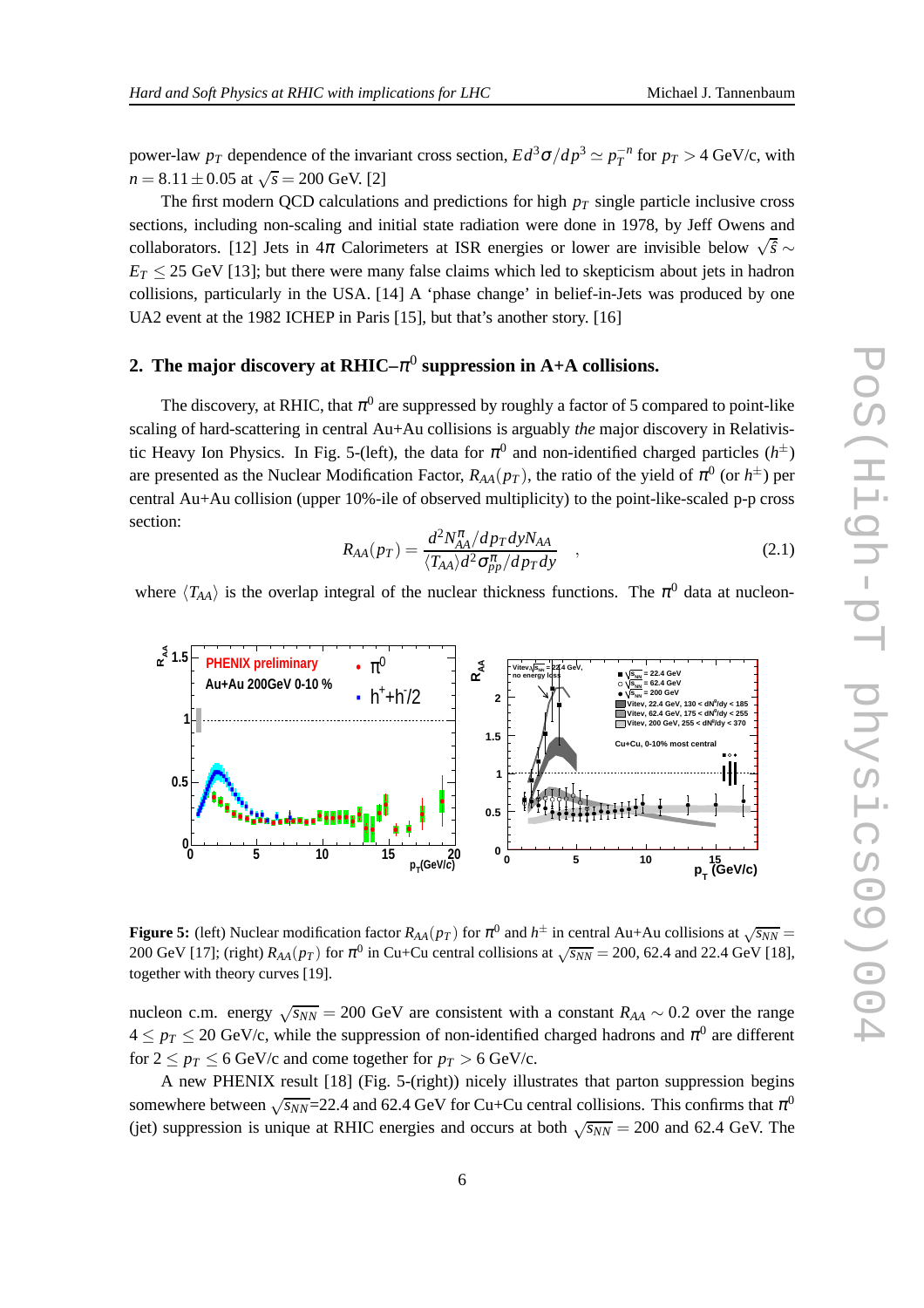suppression is attributed to energy-loss of the outgoing hard-scattered color-charged partons due to interactions in the presumably deconfined and thus color-charged medium produced in Au+Au (and Cu+Cu) collisions at RHIC [20].

#### **2.0.1 Precise and accurate reference spectra are crucial**

It is important to note that PHENIX did not measure the reference p-p spectrum at  $\sqrt{s}$  = 22.4 GeV but used a QCD-based fit [21] to the world's data on charged and neutral pions which was checked against PHENIX p-p measurements at 62.4 and 200 GeV using  $x_T$  scaling (Fig. 6) [18]. A key issue in this fit is that the data at  $\sqrt{s} = 22.4$  GeV were consistent with each other and with



**Figure 6:** Plots for  $\sqrt{s_{NN}}$ =22.4, 62.4 and 200 GeV of: a) measured invariant  $\pi^0$  yields in central Cu+Cu collisions; b) measured invariant  $\pi^0$  cross sections in p-p collisions at 62.4 and 200 GeV and fit at 22.4 GeV [21]; c) the p-p data and fit from (b) plotted in the form  $\sqrt{s}$ (GeV)<sup>n</sup><sup>eff</sup>  $\times Ed^3\sigma/dp^3$  to exhibit  $x_T$  scaling with  $n_{\text{eff}}$  6.1–6.4, consistent with Fig. 4-(right)-b).

pQCD [21] except for one outlier which was excluded based on the experience from a previous global fit [22] to the world's data at  $\sqrt{s}$  = 62.4 GeV where there are large disagreements (recall Fig. 4-(left)-(top)). The PHENIX measurement of the p-p reference spectrum at 62.4 GeV [2] agreed with the measurements shown in Figs. 3 and 4-(left) to within the systematic error of the absolute  $p_T$  scales, but disagreed significantly with the global fit at 62.4 GeV [22] which did not attempt to eliminate outliers and which had no basis for adjusting the absolute  $p<sub>T</sub>$  scales of the various measurements. In Fig. 7-(left), the  $R_{AA}(p_T)$  for Au+Au central collisions at  $\sqrt{s_{NN}}$  = 62.4 GeV computed with the global p-p fit [22] and the measured reference spectrum [2] are shown, while the final  $R_{AA}(p_T)$  for Au+Au central collisions at 62.4 is compared to  $R_{AA}(p_T)$  at 200 GeV in Fig. 7-(right) [23]. If it weren't already obvious, this should be a lesson to the LHC physicists (and management) of the importance of making reference measurements in the same detector for p-p collisions at the identical  $\sqrt{s}$  as the  $\sqrt{s_{NN}}$  of the A+A collisions.

#### **2.1** *J*/Ψ**-suppression—still golden?**

The dramatic difference in suppression of hard-scattering at RHIC compared to SPS fixed target c.m. energy ( $\sqrt{s_{NN}}$  = 17 GeV) stands in stark contrast to *J*/ $\Psi$  suppression, originally thought to be the gold-plated signature for deconfinement and the Quark Gluon Plasma (QGP) [24]. *RAA* for *J*/Ψ suppression is the same, if not identical, at SPS and RHIC (see Fig. 8-(left)), thus casting a serious doubt on the value of *J*/Ψ suppression as a probe of deconfinement. The medium at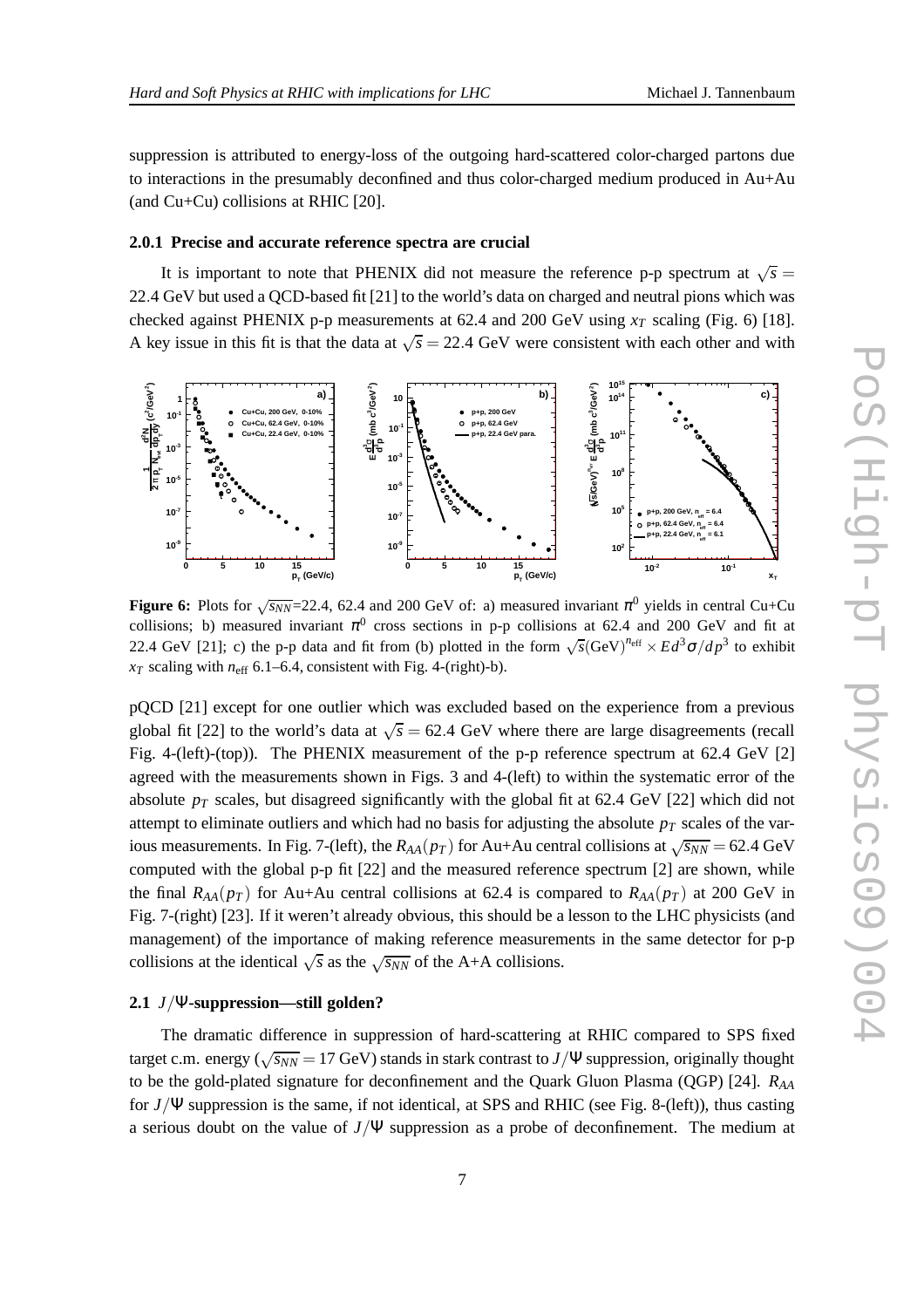

**Figure 7:** (left) Comparison of  $R_{AA}(p_T)$  for  $\pi^0$  in  $\sqrt{s_{NN}} = 62.4$  GeV central Au+Au collisions using the fit [22] to the previous world 62.4 GeV p-p data or the measured PHENIX reference 62.4 GeV p-p data [2]. (right) Final  $R_{AA}(p_T)$  in central Au+Au collisions at  $\sqrt{s_{NN}}$  = 62.4 and 200 GeV [23].

RHIC makes  $\pi^{0}$ 's nearly vanish but leaves the *J*/Ψ unchanged compared to lower  $\sqrt{s_{NN}}$ . One possible explanation is that *c* and  $\bar{c}$  quarks in the QGP recombine to regenerate  $J/\Psi$  (see Fig. 8-(right)), miraculously making the observed *RAA* equal at SpS and RHIC c.m. energies. The good news is that such models predict *J*/Ψ enhancement (*RAA* > 1) at LHC energies, which would be spectacular, if observed.



**Figure 8:** (left)  $R_{AA}^{J/\Psi}$  vs centrality ( $N_{part}$ ) at RHIC and SpS energies [25]. (right) Predictions for  $R_{AA}^{J/\Psi}$  in a model with regeneration [26].

This leaves us with the interesting question: Will Peter Higgs or Helmut Satz have to wait longer at LHC to find out whether they are right?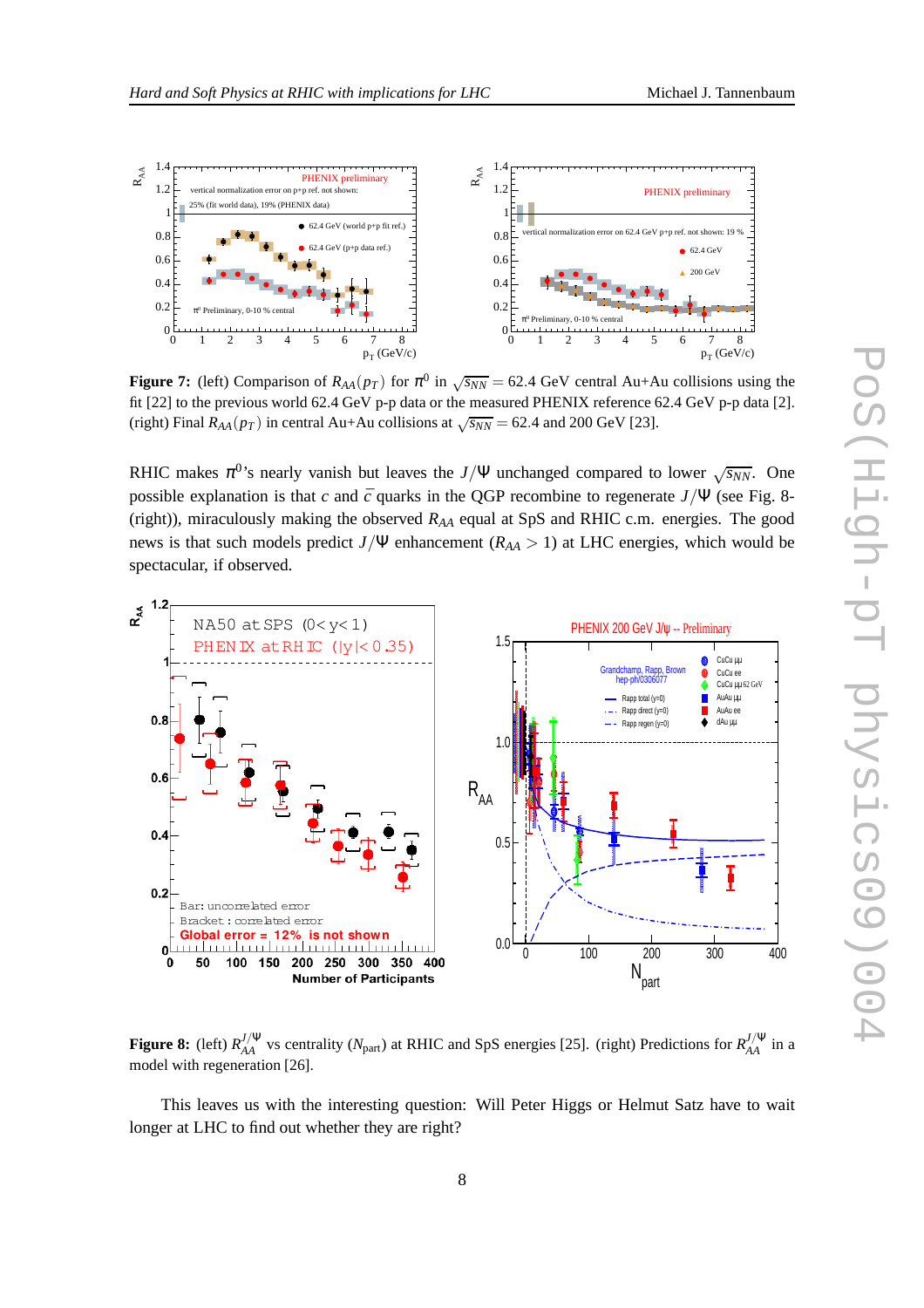#### **3. The baryon anomaly and** *x<sup>T</sup>* **scaling**

Many RHI physicists tend to treat non-identified charged hadrons  $h^{\pm}$  as if they were  $\pi^{\pm}$ . While this may be a reasonable assumption in p-p collisions, it is clear from Fig. 5-(left) that the suppression of non-identified charged hadrons and  $\pi^0$  is very different for  $1 < p_T \le 6$  GeV/c.

If the production of high- $p_T$  particles in Au+Au collisions is the result of hard scattering according to pQCD, then  $x_T$  scaling should work just as well in Au+Au collisions as in p-p collisions and should yield the same value of the exponent  $n_{\text{eff}}(x_T, \sqrt{s})$ . The only assumption required is that the structure and fragmentation functions in Au+Au collisions should scale, in which case Eq. 1.2 still applies, albeit with a  $G(x_T)$  appropriate for Au+Au. In Fig. 9,  $n_{\text{eff}}(x_T, \sqrt{s_{NN}})$  in Au+Au is shown for  $\pi^0$  and  $h^{\pm}$  in peripheral and central collisions, derived by taking the ratio of  $Ed^3\sigma/dp^3$ at a given  $x_T$  for  $\sqrt{s_{NN}} = 130$  and 200 GeV, in each case. [27]



**Figure 9:** Power-law exponent  $n_{\text{eff}}(x_T)$  for  $\pi^0$  and  $h^{\pm}$  spectra in central and peripheral Au+Au collisions at  $\sqrt{s_{NN}}$  = 130 and 200 GeV [27].

The  $\pi^{0}$ 's exhibit  $x_T$  scaling, with the same value of  $n_{\text{eff}} = 6.3$  as in p-p collisions, for both Au+Au peripheral and central collisions. The  $x_T$  scaling establishes that high- $p_T \pi^0$  production in peripheral and central Au+Au collisions follows pQCD as in p-p collisions, with parton distributions and fragmentation functions that scale with  $x<sub>T</sub>$ , at least within the experimental sensitivity of the data. The fact that the fragmentation functions scale for  $\pi^0$  in Au+Au central collisions indicates that the effective energy loss must scale, i.e.  $\Delta E(p_T)/p_T$  is a constant, which is consistent with the constant value of  $R_{AA}(p_T)$  for  $p_T > 4$  GeV/c (Fig. 5-(left)), given that the  $\pi^0$   $p_T$  spectrum is a pure power-law (Fig. 4-(right)-a)).

The deviation of  $h^{\pm}$  in Fig. 9 from  $x_T$  scaling in central Au+Au collisions is indicative of and consistent with the strong non-scaling modification of particle composition of identified hadrons observed in Au+Au collisions compared to that of p-p collisions in the range  $2.0 \le p_T \le 4.5$  GeV/c, where particle production is the result of jet-fragmentation. This is called the Baryon Anomaly. As shown in Fig. 10-(left) the  $p/\pi$ <sup>+</sup> and  $\bar{p}/\pi$ <sup>-</sup> ratios as a function of  $p_T$  increase dramatically to values ∼1 as a function of centrality in Au+Au collisions at RHIC [28]. This is nearly an order of magnitude larger than had ever been seen previously in either fragmentation of jets in  $e^+e^$ collisions or in the average particle composition of the bulk matter in Au+Au central collisions [29].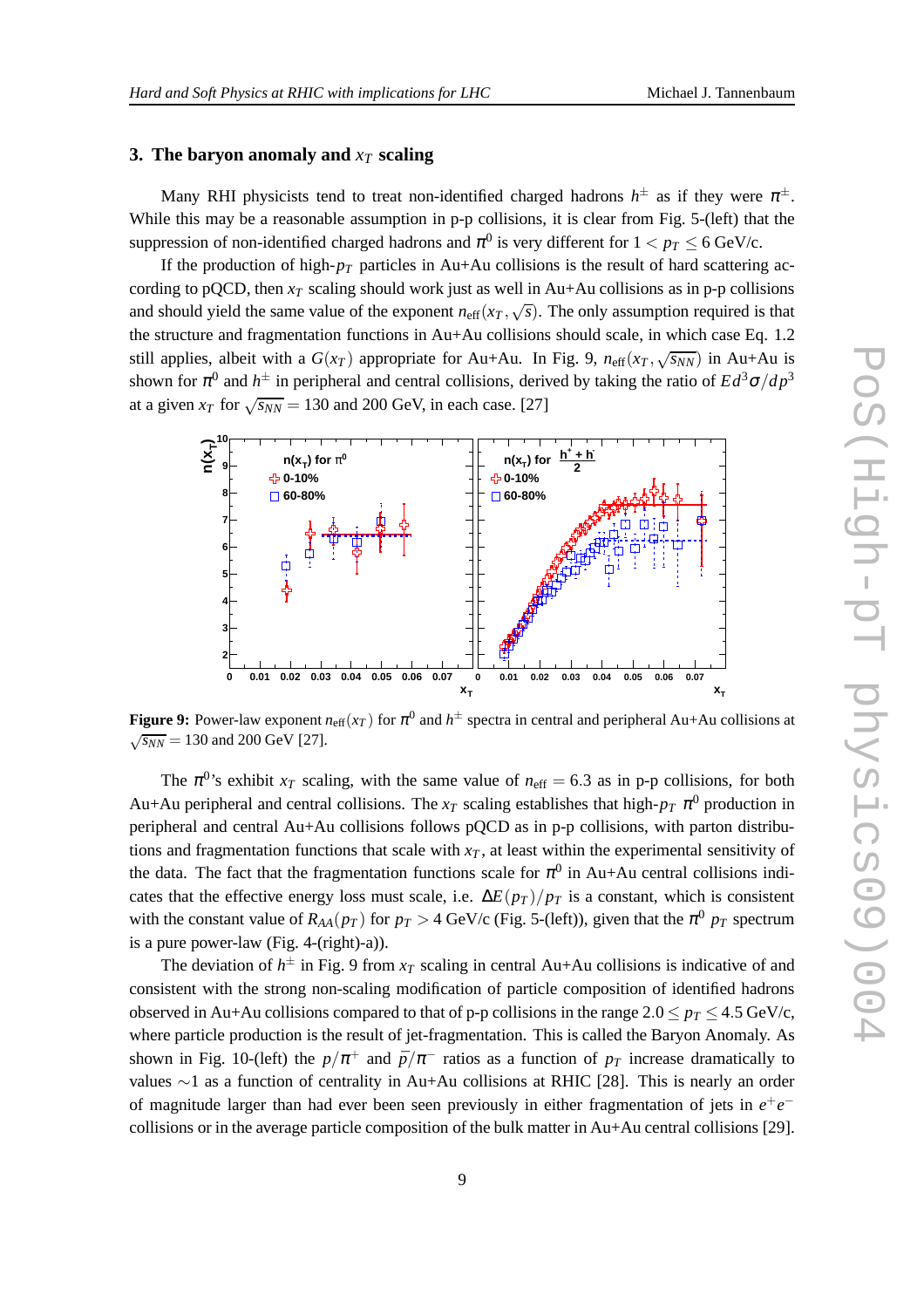

**Figure 10:** (left)  $p/\pi^+$  and  $\bar{p}/\pi^-$  as a function of  $p_T$  and centrality from Au+Au collisions at  $\sqrt{s_{NN}}$  = 200 GeV [28] compared to other data indicated; (right) Conditional yields, per trigger meson (circles), baryon (squares) with  $2.5 < p_T < 4$  GeV/c, of associated mesons with  $1.7 < p_T < 2.5$  GeV/c integrated within  $\Delta \phi = \pm 0.94$  radian of the trigger (near side-full) or opposite azimuthal angle (open), for Au+Au collisions at  $\sqrt{s_{NN}}$  = 200 GeV [30].

This 'baryon anomaly' was beautifully explained as due to the coalescence of an exponential (thermal) distribution of constituent quarks (a.k.a. the QGP) [31]. Unfortunately, measurements of correlations of  $h^{\pm}$  in the range  $1.7 \leq p_{T_a} \leq 2.5$  GeV/c associated to identified meson or baryon triggers with  $2.5 \le p_T \le 4.0$  GeV/c showed the same near side and away side peaks and yields (Fig. 10-(right)) characteristic of di-jet production from hard-scattering [32, 30], rather than from soft coalescence, apparently ruling out this beautiful model.

There are still plenty of other models of the baryon anomaly, but none of them are clearly definitive. For instance, Stan Brodsky presented at this meeting [33] a higher twist model of the baryon anomaly as the result of the reaction  $q + q \rightarrow p + \bar{q}$ . This predicts an isolated proton with no same-side jet, but with an opposite jet, a clear and crucial test. Another test (from the CIM [7]) is that  $n_{\text{eff}} \rightarrow 8$  for these protons. This effect will be emphasized in central collisions because the higher twist subprocesses have 'small size' and are 'color transparent' so they propagate through the nuclear medium without absorption. This is consistent with the reduced near-side correlation to baryon triggers compared to meson triggers shown for the most central collisions in Fig. 10- (right) [30]; but definitive detection of isolated *p* or  $\bar{p}$  in central A+A collisions or precision measurements of  $x_T$  scaling for *p* and  $\bar{p}$  as a function of centrality remain very interesting projects for the future.

Guy Paic recently [34] claimed to explain the baryon anomaly by simple radial flow, which occurs late in the expansion, even in the hadronic phase. The radial flow velocity Lorentz-boosts the heaver protons to larger  $p<sub>T</sub>$  than the lighter pions. Also, protons have a shorter formation time than pions so they may participate in the radial flow even if they result from parton fragmentation. If Guy is correct, then it is time to re-examine the subject of the elliptic flow  $(v_2)$  and  $p_T$  spectra of identified hadrons which was very popular several years ago. The last time I looked, in the PHENIX White Paper [35], the hydro models with radial flow could either explain the *p<sup>T</sup>* spectra of  $\bar{p}$  and  $\pi$  or the *v*<sub>2</sub> but not both. If the steadily improving models can now explain both *v*<sub>2</sub> and the *p*<sup>*T*</sup> spectra, this would spell the end of the 'baryon anomaly'. However, the anomalously large  $\bar{p}/\pi$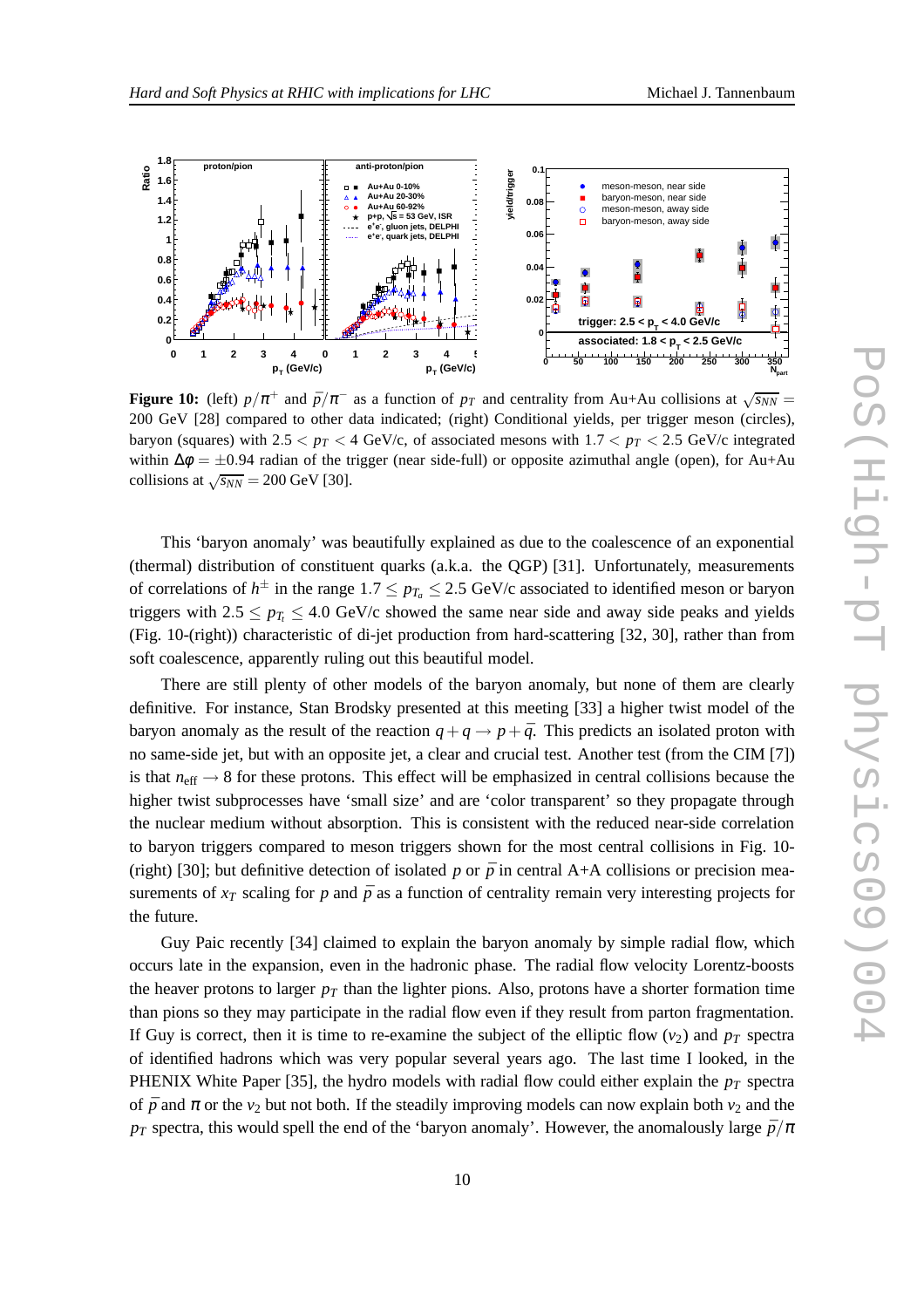ratio would remain a signature property of the inclusive identified particle  $p_T$  spectra in central Au+Au collisions.

In this vein, I was temporarily thrown for a loop by a result from a STAR presentation at Quark Matter 2008, as reported by Marco van Leeuwen at Hard Probes 2008 [36] (and Christine Nattrass [37] at this meeting), which measured the particle composition in the near-side jet and 'ridge' and seemed to indicate that the  $p/\pi$  (or baryon/meson) ratio in the near-side jet was not anomalous. I first thought that this disagreed with everything that I said previously in this section about the 'baryon anomaly'. To quote Marco [36], "the  $p/\pi$  ratio in the ridge is similar to the inclusive  $p/\pi$  ratio in Au+ Au events, which is much larger than in p+p events. The  $p/\pi$  ratio in the jet-like peak is similar to the inclusive ratio in  $p + p$  events." However, at a Ridge workshop at BNL [38], I found out that what STAR really meant to say was that "The  $p/\pi$  ratio of the conditional yield for near side-correlations associated to an  $h^{\pm}$  trigger with  $p_{T_t} > 4$  GeV/c is similar in the jet-like peak to the inclusive ratio in  $p + p$  events; while the  $p/\pi$  ratio in the ridge is similar to the inclusive  $p/\pi$  ratio in Au+ Au events, which is much larger than in p+p events."—i.e. STAR was talking about associated yields to the trigger *h* ± and did not include the triggering particle in the yield. Hence there is no disagreement. In fact, the STAR result is actually in agreement with a recent PHENIX measurement [39] of the ratio of the associated baryon and meson conditional nearside yields from an  $h^{\pm}$  trigger with 2.5  $\lt p_{T_t}$   $\lt$  4 GeV/c in Au+Au collisions at  $\sqrt{s_{NN}}$  = 200 GeV.

To reiterate, the anomalously large  $\bar{p}/\pi$  ratio remains a signature property of the inclusive identified particle *p<sup>T</sup>* spectra in central Au+Au collisions. In fact, Christine Nattrass' [37] thorough demonstration at this meeting of the properties and particle composition of 'the ridge' convinced me that that the ridge is nothing other than a random coincidence of any trigger particle and the background or bulk of inclusive particles, which, as Stan Brodsky commented, is generally biased towards the trigger direction due to the  $k_T$  effect. Naturally, several details such as the azimuthal width of the ridge still remain to be explained. In my opinion, a key test of this idea is that a ridge of same side correlations with large  $\Delta \eta$  should exist for direct-γ triggers, or, in the PHENIX acceptance, the same-side correlation to a direct- $\gamma$  should exist at the same rate and azimuthal width as the ridge we observed in  $\pi^0$  or inclusive  $\gamma$  same-side correlations. [40]

### **4. Direct photons at RHIC—Thermal photons?**

#### **4.1 Internal Conversions—the first measurement anywhere of direct photons at low** *p<sup>T</sup>*

Internal conversion of a photon from  $\pi^0$  and  $\eta$  decay is well-known and is called Dalitz decay [41]. Perhaps less well known in the RHI community is the fact that for any reaction (e.g.  $q + g \rightarrow \gamma + q$ ) in which a real photon can be emitted, a virtual photon (e.g.  $e^+e^-$  pair of mass  $m_{ee} \geq 2m_e$ ) can also be emitted. This is called internal-conversion and is generally given by the Kroll-Wada formula [42, 43]:

$$
\frac{1}{N_{\gamma}} \frac{dN_{ee}}{dm_{ee}} = \frac{2\alpha}{3\pi} \frac{1}{m_{ee}} (1 - \frac{m_{ee}^2}{M^2})^3 \times
$$
  

$$
|F(m_{ee}^2)|^2 \sqrt{1 - \frac{4m_e^2}{m_{ee}^2}} (1 + \frac{2m_e^2}{m_{ee}^2}) \quad ,
$$
 (4.1)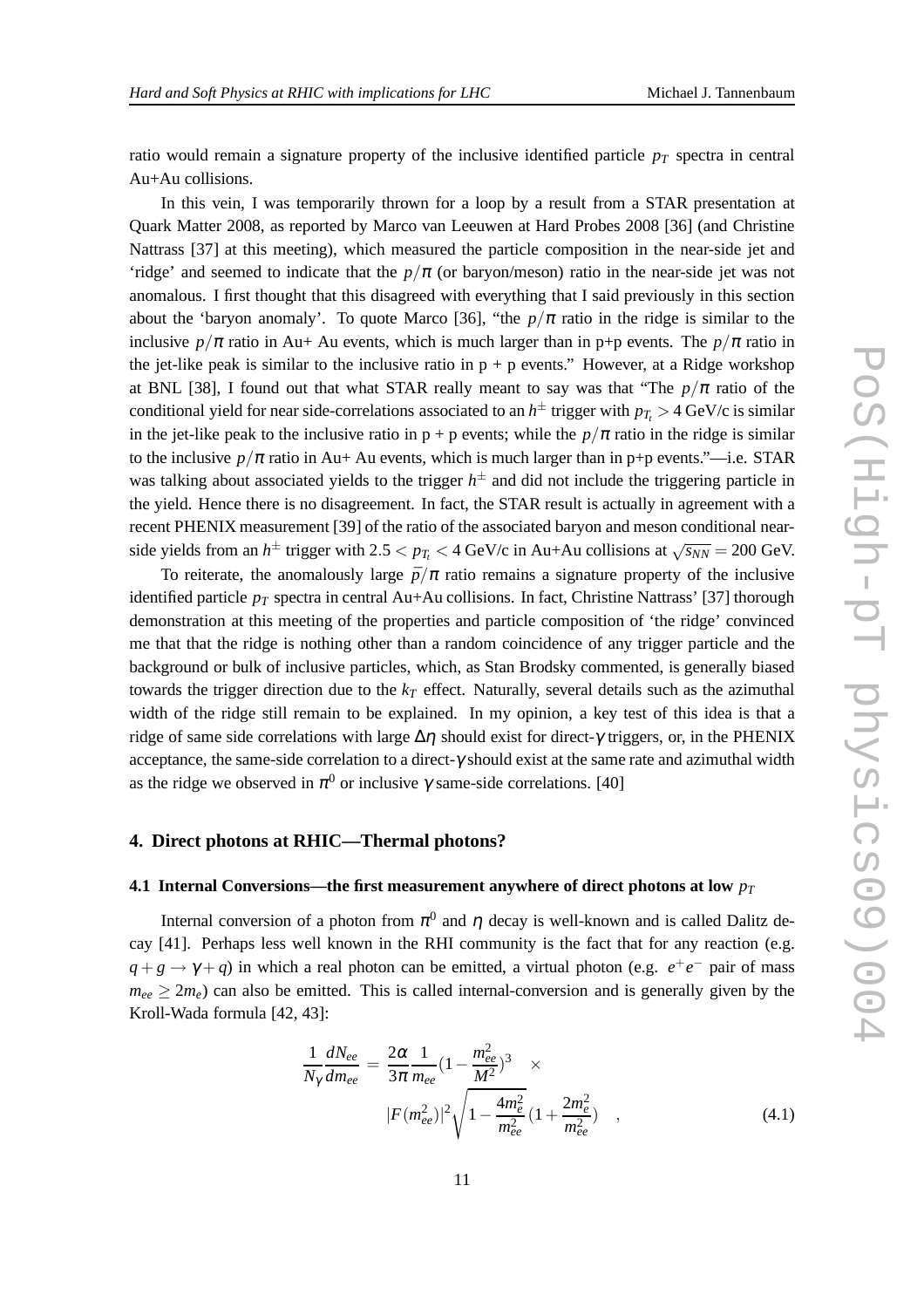where  $M$  is the mass of the decaying meson or the effective mass of the emitting system. The dominant terms are on the first line of Eq. 4.1: the characteristic  $1/m_{ee}$  dependence; and the cutoff of the spectrum for  $m_{ee} \geq M$  (Fig. 11-(left)) [43]. Since the main background for direct-single- $\gamma$  production is a photon from  $\pi^0 \to \gamma + \gamma$ , selecting  $m_{ee} \gtrsim 100$  MeV effectively reduces the background by an order of magnitude by eliminating the background from  $\pi^0$  Dalitz decay,  $\pi^0 \to \gamma + e^+ + e^-$ , at the expense of a factor ∼ 1000 in rate. This allows the direct photon measurements to be extended (for the first time in both p-p and Au+Au collisions) below the value of  $p_T \sim 4$  GeV/c, possible with real photons, down to  $p_T = 1$  GeV/c (Fig. 11-(right)) [43], which is a real achievement. The solid lines on the p-p data are QCD calculations which work down to  $p_T = 2 \text{ GeV/c}$ . The dashed line is a fit of the p-p data to the modified power law  $B(1 + p_T^2/b)^{-n}$ , used in the related Drell-Yan [44] reaction, which flattens as  $p_T \rightarrow 0$ .

The relatively flat, non-exponential, spectra for the direct- $\gamma$  and Drell-Yan reactions as  $p_T \rightarrow 0$ is due to the fact that there is no soft-physics production process for them, only production via the partonic subprocesses,  $g + q \rightarrow \gamma + q$  and  $\bar{q} + q \rightarrow e^+ + e^-$ , respectively. This is quite distinct from the case for hadron production, e.g.  $\pi^0$ , where the spectra are exponential as  $p_T \rightarrow 0$  in p-p collisions (Fig. 1) due to soft-production processes, as well as in Au+Au collisions. Thus, for direct- $\gamma$  in Au+Au collisions, the exponential spectrum of excess photons above the  $\langle T_{AA} \rangle$ extrapolated p-p fit is unique and therefore suggestive of a thermal source.



**Figure 11:** (left) Invariant mass  $(m_{e+e^-})$  distribution of  $e^+e^-$  pairs from Au+Au minimum bias events for  $1.0 < p_T < 1.5$  GeV/c [43]. Dashed lines are Eq. 4.1 for the mesons indicated. Blue solid line is  $f_c(m)$ , the total di-electron yield from the sum of contributions or 'cocktail' of meson Dalitz decays; Red solid line is  $f_{dir}(m)$  the internal conversion  $m_{e^+e^-}$  spectrum from a direct-photon ( $M >> m_{e^+e^-}$ ). Black solid line is a fit of the data to the sum of cocktail plus direct contributions in the range  $80 < m_{e+e^-} < 300 \text{ MeV}/c^2$ . (right) Invariant cross section (p-p) or invariant yield (Au+Au) of direct photons as a function of  $p_T$  [43]. Filled points are from virtual photons, open points from real photons.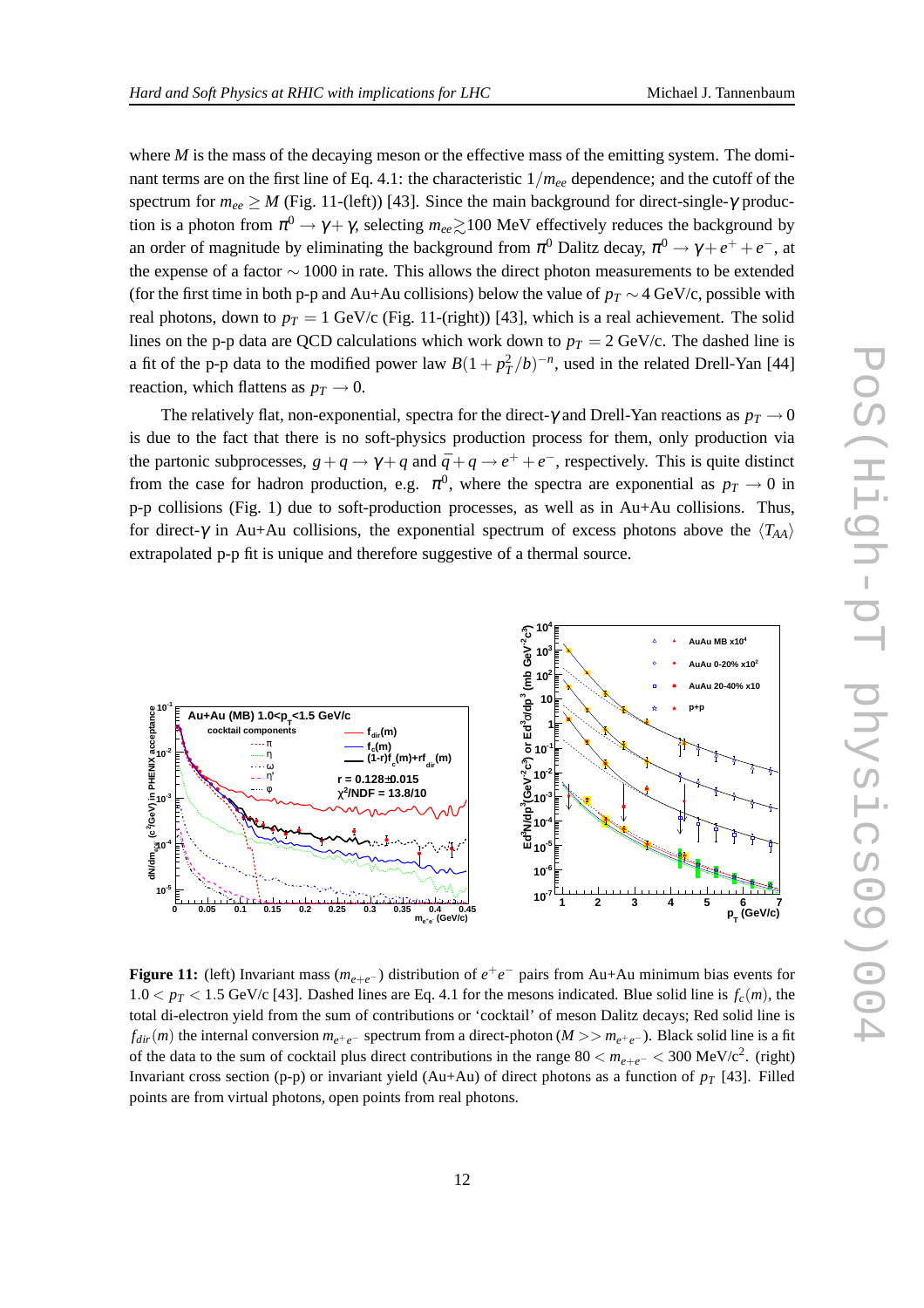#### **4.2** Low  $p_T$  vs high  $p_T$  direct- $\gamma$ —Learn a lot from a busy plot

The unique behavior of direct-<sup>γ</sup> at low *p<sup>T</sup>* in Au+Au relative to p+p compared to any other particle is more dramatically illustrated by examining the  $R_{AA}$  of all particles measured by PHENIX in central Au+Au collisions at  $\sqrt{s_{NN}}$  = 200 GeV (Fig. 12) [47]. For the entire region  $p_T \le 20$  GeV/c so far measured at RHIC, apart from the  $p + \bar{p}$  which are enhanced in the region 2 ≤  $p_T \leq 4$  GeV/c ('the baryon anomaly'), the production of *no other particle* is enhanced over point-like scaling. The behavior of  $R_{AA}$  of the low  $p_T \leq 2$  GeV/c direct- $\gamma$  is totally and dramatically different from



**Figure 12:** Nuclear Modification Factor,  $R_{AA}(p_T)$  for all identified particles so far measured by PHENIX in central Au+Au collisions at  $\sqrt{s_{NN}}$  = 200 GeV. [47]

all the other particles, exhibiting an order of magnitude exponential enhancement as  $p<sub>T</sub> \rightarrow 0$ . This exponential enhancement is certainly suggestive of a new production mechanism in central Au+Au collisions different from the conventional soft and hard particle production processes in p-p collisions and its unique behavior is attributed to thermal photon production by many authors. [48]

#### **4.2.1 Direct photons and mesons up to**  $p_T = 20$  GeV/c

Other instructive observations can be gleaned from Fig. 12. The  $\pi^0$  and  $\eta$  continue to track each other to the highest  $p_T$ . At lower  $p_T$ , the  $\phi$  meson tracks the  $K^\pm$  very well, but with a different value of  $R_{AA}(p_T)$  than the  $\pi^0$ , while at higher  $p_T$ , the  $\phi$  and  $\omega$  vector mesons appear to track each other. Interestingly, the *J*/Ψ seems to track the  $\pi^0$  for  $0 \le p_T \le 4$  GeV/c; and it will be interesting to see whether this trend continues at higher  $p_T$ .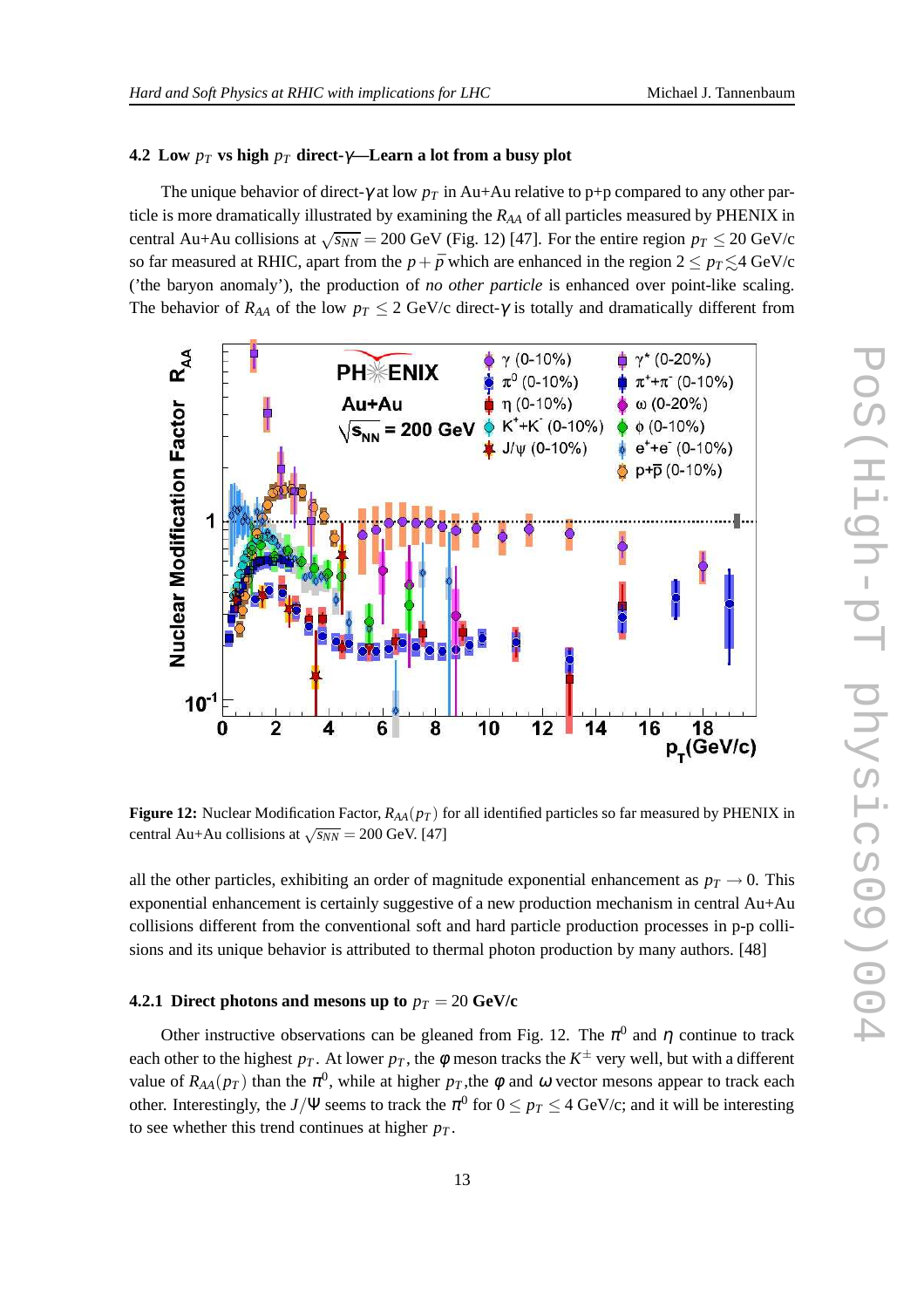The direct-γ's also show something interesting at high *p<sup>T</sup>* which might possibly indicate trouble ahead at the LHC. With admittedly large systematic errors, which should not be ignored, the direct-γ appear to become suppressed for  $p_T > 14$  GeV/c with a trend towards equality with  $R_{AA}^{\pi^0}$ *AA* for  $p_T \sim 20$  GeV. Should  $R_{AA}^{\gamma}$  become equal to  $R_{AA}^{\pi^0}$ , it would imply that the energy loss in the final state is no longer a significant effect for  $p_T \gtrsim 20$  GeV/c and that the equal suppression of direct- $\gamma$ and  $\pi^0$  is due to the initial state structure functions. If this were true, it could mean that going to much higher  $p_T$  would not be useful for measurements of parton suppression. In this vein, the new EPS09 structure functions for quarks and gluons in nuclei were presented at this meeting [49], which represented the best estimate of shadowing derived by fitting all the DIS data in  $\mu(e) - A$  scattering as well as including in the fit, notably, the PHENIX  $\pi^0$  data in d+Au and p-p as a function of centrality. Clearly, improved measurements of both direct- $\gamma$  and  $\pi^0$  in the range  $10 < p_T < 20$  GeV/c are of the utmost importance for both the RHIC and LHC programs.

#### **5. Precision measurements, key to the next step in understanding**

There are many different models of parton suppression with totally different assumptions which all give results in agreement with the PHENIX measurement  $R_{AA}^{\pi^0} \approx 0.20$  for  $4 \leq p_T \leq$ 20 GeV/c in Au+Au central collisions. In PHENIX, Jamie Nagle got all theorists to send us predictions as a function of their main single parameter that characterizes the medium in order to do precision fits to the latest PHENIX  $\pi^0$  data including the correct treatment of correlated experimental systematic errors (Fig. 13 ) [50]. Systematic uncertainties of the theory predictions were



**Figure 13:** a) (left) PHENIX  $\pi^0$   $R_{AA}(p_T)$  for Au+Au central (0-5%) collisions at  $\sqrt{s_{NN}}$  = 200 [50] compared to PQM model predictions [51] as a function of  $\langle \hat{q} \rangle$ . The thick red line is the best fit. b) (center) Values of  $R_{AA}$  at  $p_T = 20$  GeV/c as a function of  $\langle \hat{q} \rangle$  in the PQM model [51] corresponding to the lines the left panel. c) (right) same as b) but on a log-log scale, with fit.

not considered.

The large value of the transport coefficient  $\langle \hat{q} = \mu^2/\lambda \rangle = 13.2^{+2.1}_{-3.2}$  GeV<sup>2</sup>/fm from the best fit to the PQM model [51] (where  $\mu$  is the average 4-momentum transfer to the medium per mean free path  $\lambda$ ) is a subject of some debate in both the more fundamental QCD community [52] and the more phenomenological community [53]. For instance it was stated in Ref. [53] that "the dependence of  $R_{AA}$  on  $\hat{q}$  becomes weaker as  $\hat{q}$  increases" as is clear from Fig. 13b. It was also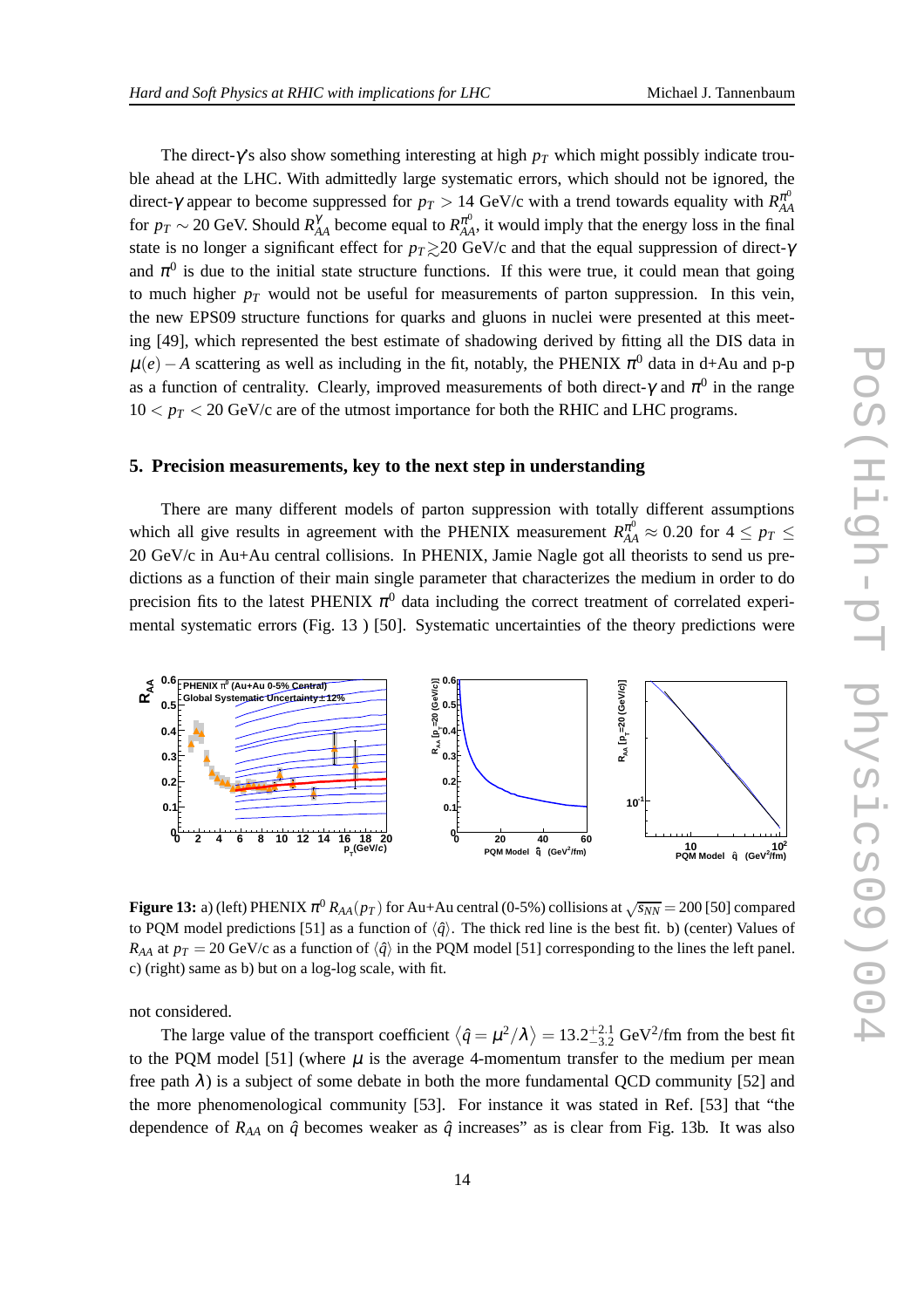asserted that "when the values of the time-averaged transport coefficient  $\hat{q}$  exceeds 5 GeV<sup>2</sup>/fm, *RAA* gradually loses its sensitivity." That statement also appeared reasonable. However, given the opportunity of looking at a whole range of theoretical predictions (kindly provided by the PQM authors [51]) rather than just the one that happens to fit the data, we experimentalists learned something about the theory that was different from what the theorists emphasized. By simply looking at the PQM predictions on a log-log plot (Fig. 13c), it became evident that the PQM prediction could be parameterized as  $R_{AA}[p_T=20~{\rm GeV/c}] = 0.75/\sqrt{\hat{q}({\rm ~GeV^2/fm})}$  over the range  $5 < \hat{q} < 100$  GeV<sup>2</sup>/fm. This means that in this range, the fractional sensitivity to  $\hat{q}$  is simply proportional to the fractional uncertainty in *R*<sub>*AA*</sub>, i.e.  $\Delta \hat{q}/\hat{q} = 2.0 \times \Delta R_{AA}/R_{AA}$ , so that improving the precision of  $R_{AA}$  e.g. in the range  $10 \leq p_T \leq 20$  GeV/c will lead to improved precision on  $\langle \hat{q} \rangle$ . This is a strong incentive for experimentalists. Similarly, this should give the theorists incentive to improve their (generally unstated) systematic uncertainties.

#### **5.1** *RAA* **vs. the reaction plane**

Another good synergy between experimentalists and theorists is the study of *RAA* as a function of angle to the reaction plane and centrality in order to understand the effect of varying the initial conditions (centrality) and the path length through the medium (angle). When PHENIX first presented results on  $R_{AA}(p_T)$  vs. the angle  $\Delta\phi$  to the reaction plane [54] there was a reaction from the flow community that this is nothing other than a different way to present the anisotropic flow, *v*<sub>2</sub>. This is strictly not true for two reasons: 1) *v*<sub>2</sub> measurements are relative while  $R_{AA}(\Delta \phi, p_T)$ is an absolute measurement including efficiency, acceptance and all other such corrections; 2) if and only if the angular distribution of high  $p<sub>T</sub>$  suppression around the reaction plane were simply a second harmonic so that all the harmonics other than  $v_2$  vanish (and why should that be?) then  $R_{AA}(\Delta\phi, p_T)/R_{AA}(p_T) = 1 + 2v_2 \cos 2\Delta\phi$ . Nevertheless, whatever the actual form of the angular distribution, it is true that  $R_{AA}(\Delta\phi, p_T)/R_{AA}(p_T) = dN(\Delta\phi, p_T)/d\Delta\phi/\langle dN(\Delta\phi, p_T)/d\Delta\phi \rangle$ but without the absolute values it is impossible to tell whether  $R_{AA}(\Delta\phi, p_T)$  approaches or exceeds 1 (or any other value) at some value of  $\Delta\phi$ .

For instance in a new result this year, PHENIX has observed a striking difference in the behavior of the dependence of the in-plane  $R_{AA}(\Delta \phi \sim 0, p_T)$  for  $\pi^0$  as a function of centrality  $N_{\text{part}}$ compared to the dependence of the  $R_{AA}(\Delta \phi \sim \pi/2, p_T)$  in the direction perpendicular to the reaction plane [55] (Fig. 14). The *RAA* perpendicular to the reaction plane is relatively constant with centrality, while the predominant variation of *RAA* with centrality comes in the direction parallel to the reaction plane which shows a strong centrality dependence. This is a clear demonstration of the sensitivity of *RAA* to the length traversed in the medium which is relatively constant as a function of centrality perpendicular to the reaction plane but depends strongly on the centrality parallel to the reaction plane. This is a fantastic but reasonable result and suggests that tests of the many models of energy loss should concentrate on comparing the centrality dependence for directions parallel to the reaction plane, where the length traversed depends strongly on centrality, compared to perpendicular to the reaction plane, where the length doesn't change much with centrality, before tackling the entire angular distribution.

The theorists have not been idle on this issue and are making great strides by attempting to put all the theoretical models of jet quenching into a common nuclear geometrical and medium evolution formalism so as to get an idea of the fundamental differences in the models [56] "evaluated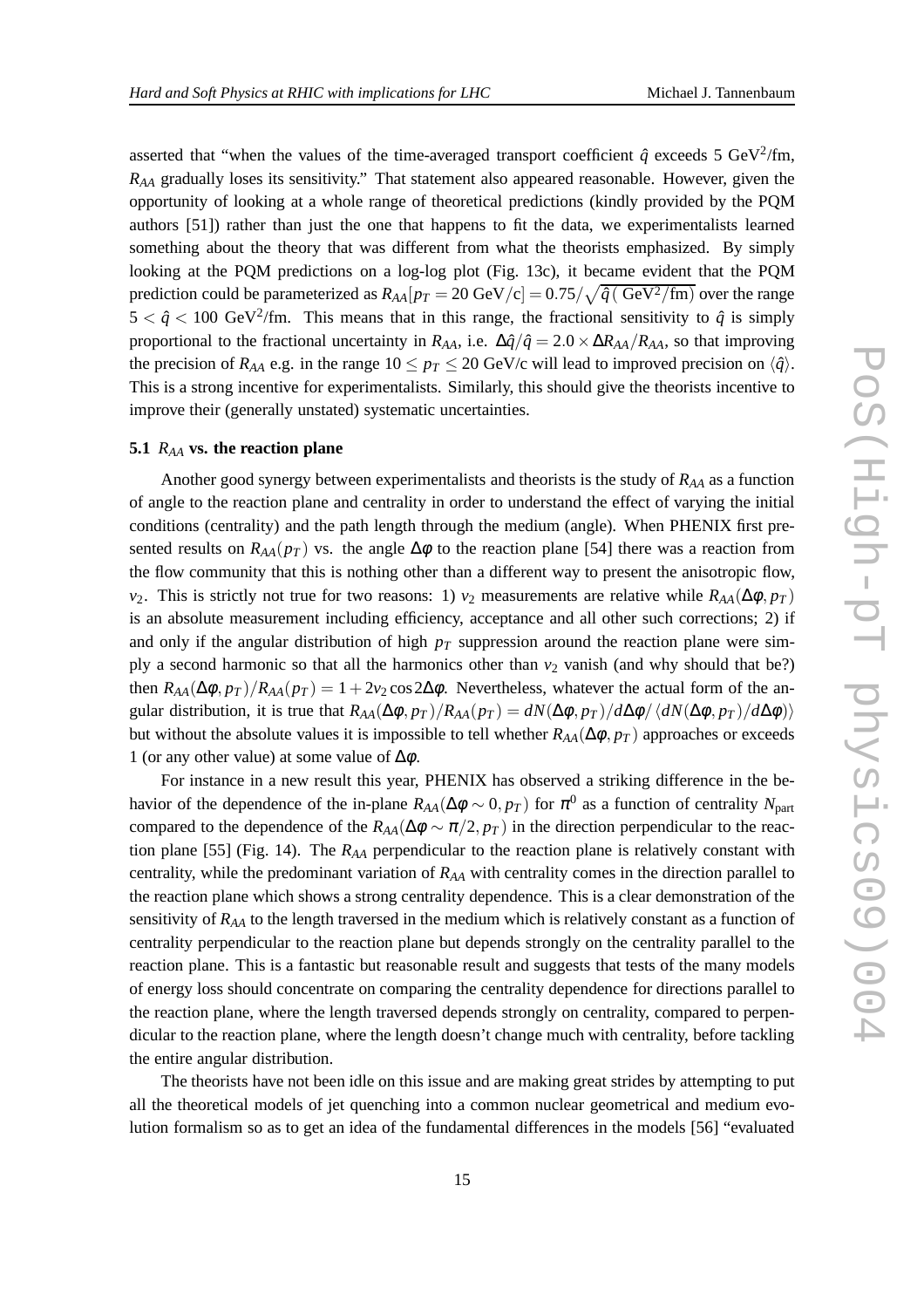

**Figure 14:** Nuclear Modification Factor,  $R_{AA}^{\pi^0}$  in reaction-plane bins as a function of  $p_T$  and centrality ( $N_{\rm part}$ ) in Au+Au collisions at  $\sqrt{s_{NN}}$  = 200 GeV [55]. Filled circles represent  $R_{AA}$  ( $0 < \Delta \phi < 15^\circ$ ) (in-plane), open squares  $R_{AA}(75 < \Delta \phi < 90^{\circ})$  (out-of-plane) and filled triangles  $R_{AA}(30 < \Delta \phi < 45^{\circ})$ .

on identical media, initial state and final fragmentation. The only difference in models will be in the Eloss kernel.". The different models [56] all agreed with the measured  $R_{AA}(p_T)$  (Fig 15a); but the agreement with the measured  $R_{AA}(\Delta\phi, p_T)$  as shown by the  $R_{AA}(out)/R_{AA}(in)$  ratio is not very good (Fig 15b). Hopefully the latest PHENIX results [55] (Fig. 14) will suggest the way for further improvement.



**Figure 15:** a) (left) Three theoretical models [56] compared to PHENIX  $R_{AA}^{\pi^0}(p_T)$  in Au+Au collisions at 0-5% and 20-30% centrality [17]. b) (right) *RAA*(out)/*RAA*(in) ratio for same 3 models at 20-30% centrality  $(N_{part} = 167 \pm 5)$ .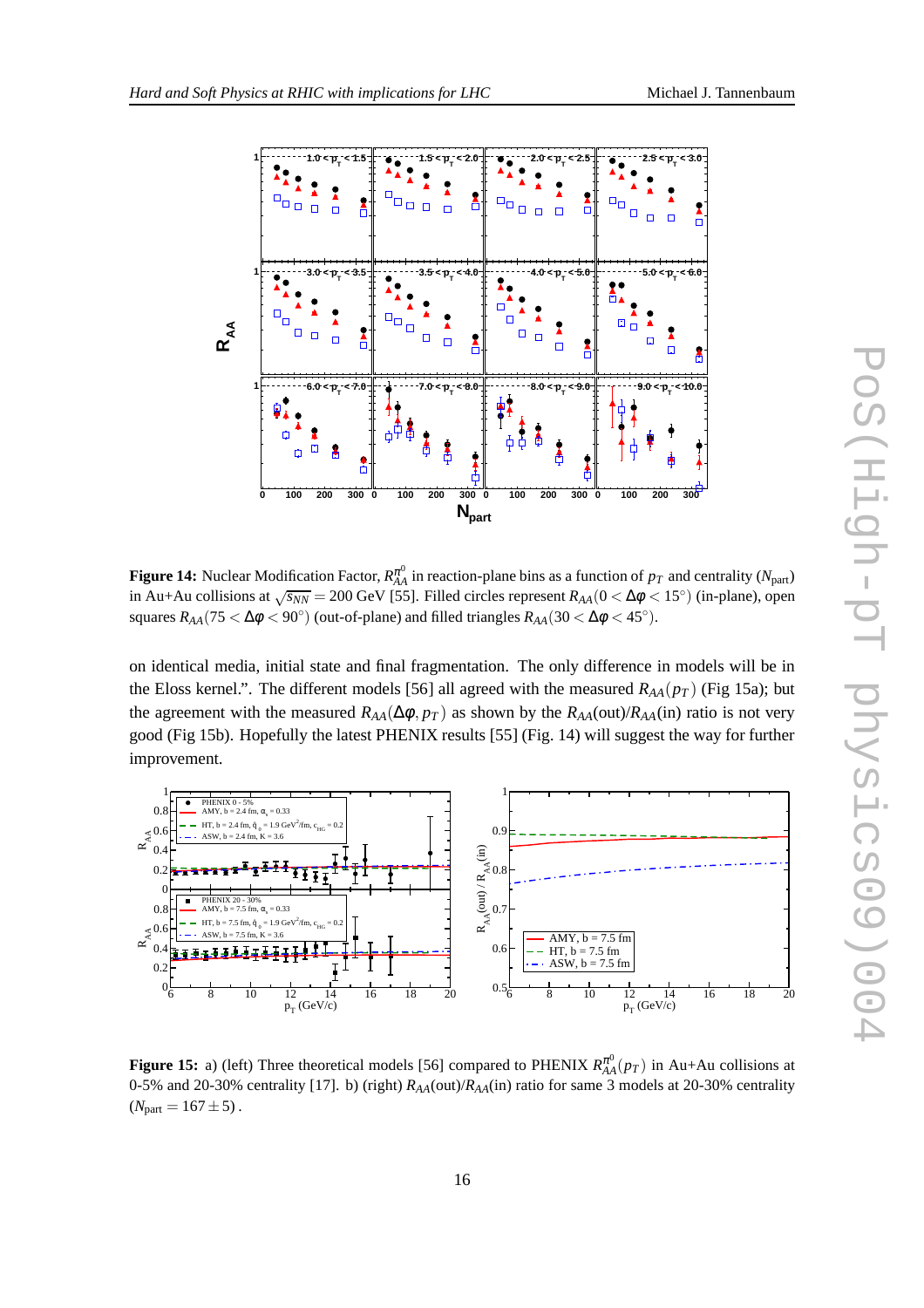#### **6. Do direct-***e* ± **from Heavy Flavors indicate one or two theoretical crises?**

PHENIX was specifically designed to be able to detect charm particles via direct single- $e^{\pm}$ from their semileptonic decay. Fig. 16a shows our direct single-*e* ± measurement in p-p collisions at  $\sqrt{s}$  = 200 GeV [57] in agreement with a QCD calculation [58] of *c* and *b* quarks as the source of the direct single-*e* ± (heavy-flavor *e* ±). In Au+Au collisions, a totally unexpected result was ob-



**Figure 16:** a) (left) Invariant cross section of direct single-*e* ± in p-p collisions [57] compared to theoretical predictions from *c* and *b* quark semileptonic decay. [58] b) (right)  $R_{AA}$  as a function of  $p_T$  for direct single $e^{\pm}$  [59],  $\pi^0$  and  $\eta$  in Au+Au central (0-10%) collisions at  $\sqrt{s_{NN}}$  = 200 GeV.

served. The direct single- $e^{\pm}$  from heavy quarks are suppressed the same as the  $\pi^0$  and  $\eta$  from light quarks (and gluons) in the range  $4 \leq p_T \leq 9$  GeV/c where *b* and *c* contributions are roughly equal (Fig. 16b) [59]. This strongly disfavors the QCD energy-loss explanation of jet-quenching because, naively, heavy quarks should radiate much less than light quarks and gluons in the medium; but opens up a whole range of new possibilities including string theory [60].

#### **6.1 Zichichi to the rescue?**

In September 2007, I read an article by Nino Zichichi, "Yukawa's gold mine", in the CERN Courier, taken from his talk at the 2007 International Nuclear Physics meeting in Tokyo, Japan, in which he proposed: "the reason why the top quark appears to be so heavy (around 200 GeV) could be the result of some, so far unknown, condition related to the fact that the final state must be QCD-colourless. We know that confinement produces masses of the order of a giga-electron-volt. Therefore, according to our present understanding, the QCD colourless condition cannot explain the heavy quark mass. However, since the origin of the quark masses is still not known, it cannot be excluded that in a QCD coloured world, the six quarks are all nearly massless and that the colourless condition is 'flavour' dependent."

Nino's idea really excited me, even though, or perhaps, because, it appeared to overturn two of the major tenets of the Standard Model since it seemed to imply that: QCD isn't flavor blind; the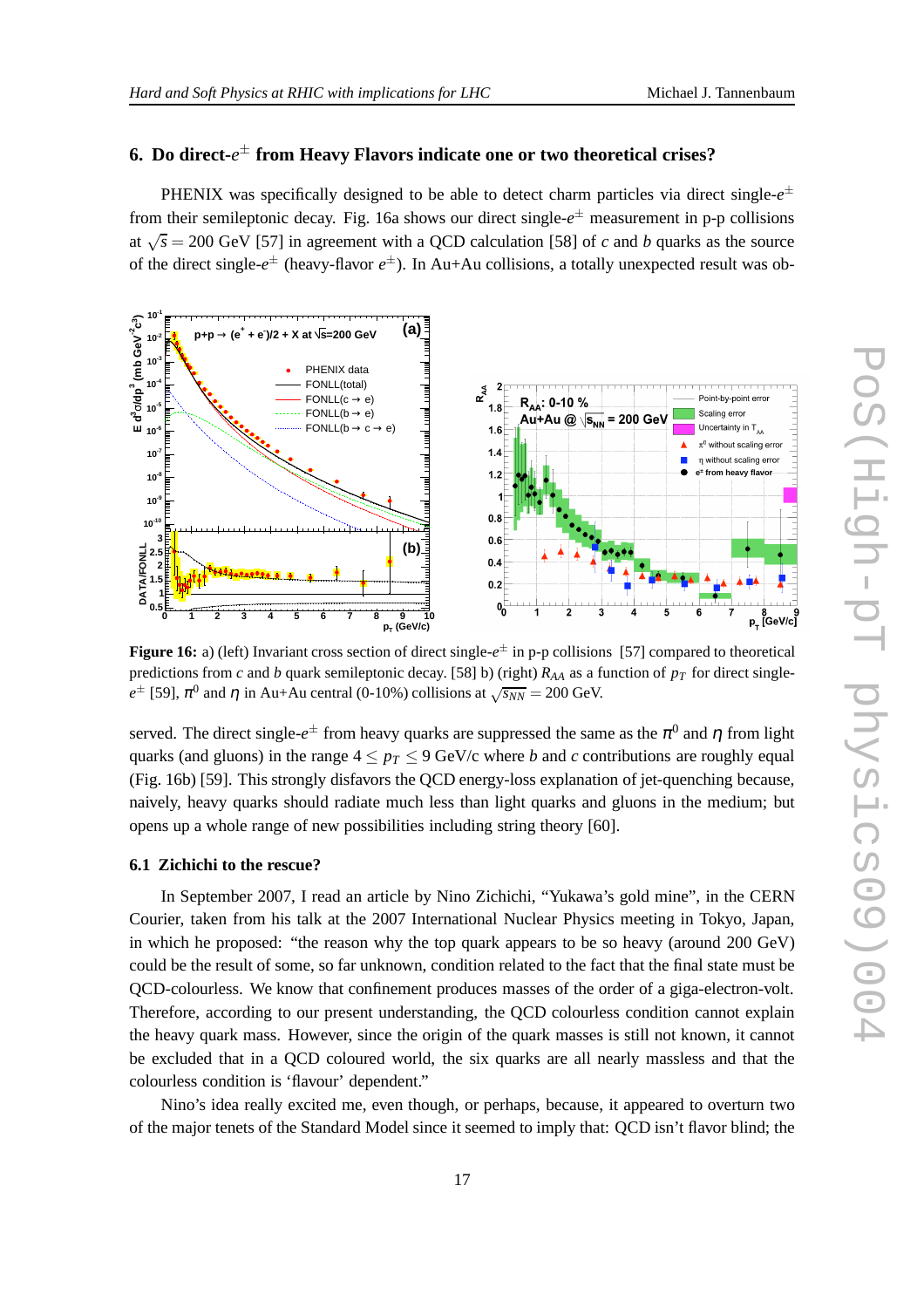masses of quarks aren't given by the Higgs mechanism. Massless *b* and *c* quarks in a color-charged medium would be the simplest way to explain the apparent equality of gluon, light quark and heavy quark suppression indicated by the equality of  $R_{AA}$  for  $\pi^0$  and  $R_{AA}$  of direct single- $e^{\pm}$  in regions where both *c* and *b* quarks dominate. Furthermore RHIC and LHC-Ions are the only place in the Universe to test this idea. Nino's idea seems much more reasonable to me than the string theory explanations of heavy-quark suppression (especially since they can't explain light-quark suppression). Nevertheless, just to be safe, I asked some distinguished theorists what they thought, with these results: "Oh, you mean the Higgs field can't penetrate the QGP" (Stan Brodsky); "You mean that the propagation of heavy and light quarks through the medium is the same" (Rob Pisarski); "The Higgs coupling to vector bosons  $\gamma$ , *W*, *Z* is specified in the standard model and is a fundamental issue. One big question to be answered by the LHC is whether the Higgs gives mass to fermions or only to gauge bosons. The Yukawa couplings to fermions are put in by hand and are not required" "What sets fermion masses, mixings?" (Chris Quigg-Moriond2008); "No change in the *t*-quark, *W*, Higgs mass relationship if there is no Yukawa coupling: but there could be other changes" (Bill Marciano).

Nino proposed to test his idea by shooting a proton beam through a QGP formed in a Pb+Pb collision at the LHC and seeing the proton 'dissolved' by the QGP. My idea is to use the new PHENIX vertex detector, to be installed in 2010, to map out, on an event-by-event basis, the dihadron correlations from identified  $b, \overline{b}$  di-jets, identified *c*,  $\overline{c}$  di-jets, which do not originate from the vertex, and light quark and gluon di-jets, which originate from the vertex and can be measured with  $\pi^0$ -hadron correlations. These measurements will confirm in detail (or falsify) whether the different flavors of quarks behave as if they have the same mass in a color-charged medium. Depending when the LHC-Ions starts, it is conceivable that ALICE or another LHC experiment with a good vertex detector could beat RHIC to the punch, since this measurement compares the energy loss of light and heavy quarks and may not need p-p comparison data.

If Nino's proposed effect is true, that the masses of fermions are not given by the Higgs, and we can confirm the effect at RHIC or LHC-Ions, this would be a case where Relativistic Heavy Ion Physics may have something unique to contribute at the most fundamental level to the Standard Model—a "transformational discovery." Of course the LHC or Tevatron could falsify this idea by finding the Higgs decay to  $b, \overline{b}$  at the expected rate in p-p collisions.

#### **7. Soft physics projections for LHC**

Some soft physics issues at LHC are also very interesting to me. Marek Gazdzicki has popularized 3 features from the NA49 results [61] at the CERN SpS fixed target heavy ion program, which he calls 'the kink', 'the horn' and 'the step'. I believe that 'the kink' is certainly correct (Fig. 17a) and has relevance to the LHC program. The 'kink' reflects the fact that the wounded nucleon model (WNM) [63] works only at  $\sqrt{s_{NN}}$  ~ 20 GeV where it was discovered [64, 65] and fails above and below √ *sNN* ∼ 20 GeV: wounded projectile nucleons below 20 GeV at mid-rapidity [66]; wounded projectile quarks (AQM) [67], 31 GeV and above [68, 69]. This led me to speculate that maybe the charged-particle multiplicity or sum-transverse energy might be the only quantity to exhibit pointlike *N*<sub>coll</sub> scaling at LHC energies. However, Wit Busza's prediction for the charged multiplicity per participant pair increased by the same ratio from RHIC to LHC in both A+A and p-p collisions,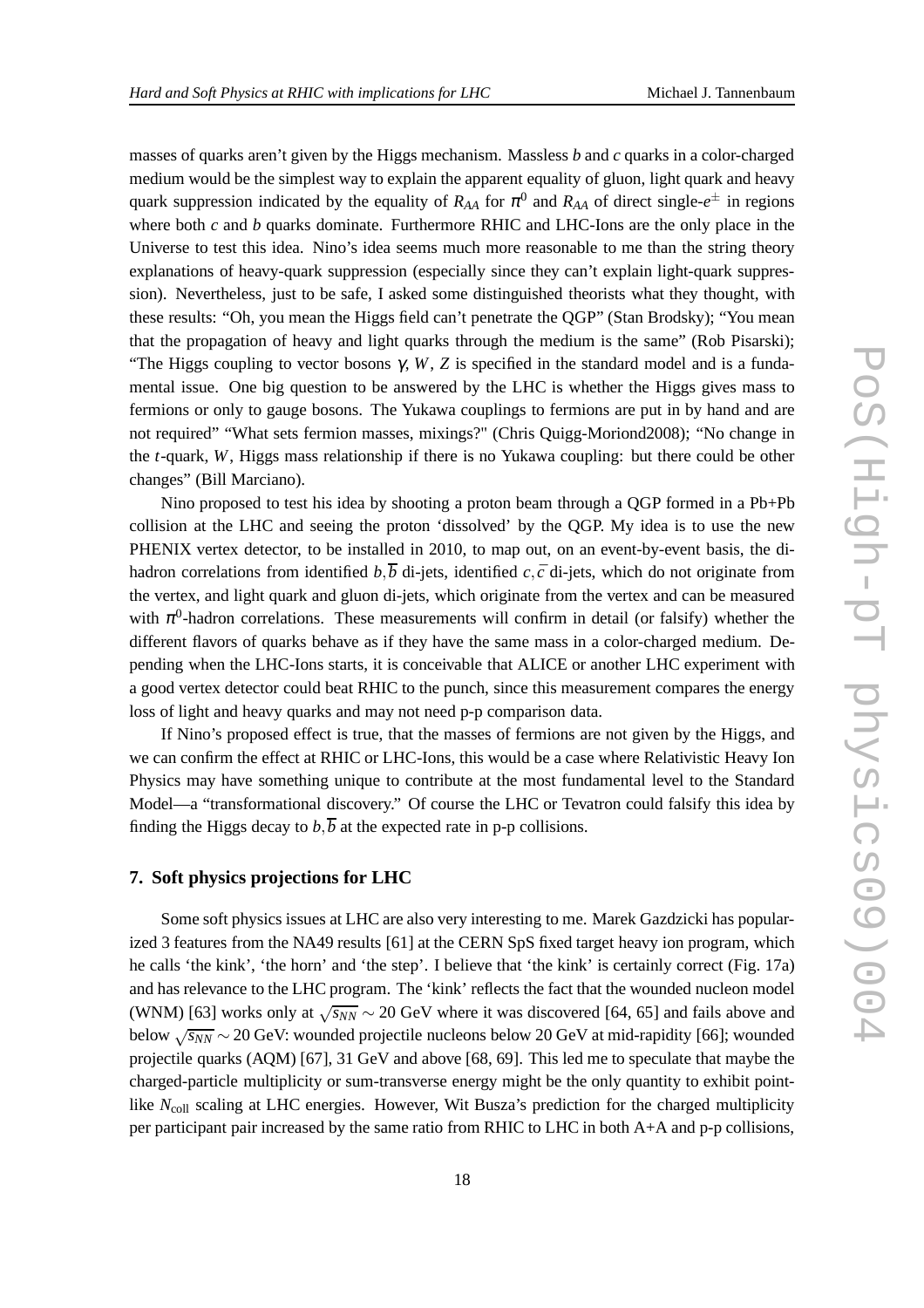



**Figure 17:** a) (left) Gazdzciki's plot [61] of pions/participant vs.  $F = (\sqrt{s_{NN}} - 2m_N)^{3/4}/\sqrt{s_{NN}}^{1/4} \approx$  $\sqrt{s_{NN}}^{1/2}$  in A+A and p+p collisions. b) (right) Wit Busza's prediction for the number of charged particles per participant pair vs.  $\ln^2 \sqrt{s}$ (GeV) [62].

which implies that the AQM will still work at the LHC. This makes me think that  $N_{\text{coll}}$  scaling for soft-processes at LHC is unlikely.

A more interesting soft physics issue for the LHC concerns the possible increase of the anisotropic flow  $v_2$  beyond the 'hydrodynamic limit'. Wit Busza's extrapolation [62] of  $v_2$  to the LHC energy is shown in Fig. 18a, a factor of 1.6 increase from RHIC. A previous paper by NA49 [70]



**Figure 18:** a) (left) Busza's extrapolation of  $v_2$  to LHC [62]. b) (center)  $v_2/\varepsilon$  vs 'Bjorken multiplicity density', (1/*S*)*dN*ch/*dy* [70]. c) (right) 'Hydro Limit' calculated in viscous Hydrodynamics for several values of the initial energy density  $e_0$  [71].

which compared  $v_2$  measurements from AGS and CERN fixed target experiments to RHIC as a function of the 'Bjorken multiplicity density',  $dn_{ch}/d\eta/S$ , where  $S =$  is the overlap area of the collision zone, showed an increase in  $v_2/\varepsilon$  from fixed target energies to RHIC leading to a "hydro" limit", where  $\varepsilon$  is the eccentricity of the collision zone (Fig. 18b). This limit was confirmed in a recent calculation using viscous relativistic hydrodynamics [71] which showed a clear hydro-limit of  $v_2/\varepsilon = 0.20$  (Fig. 18c). This limit is sensitive to the ratio of the viscosity/entropy density, the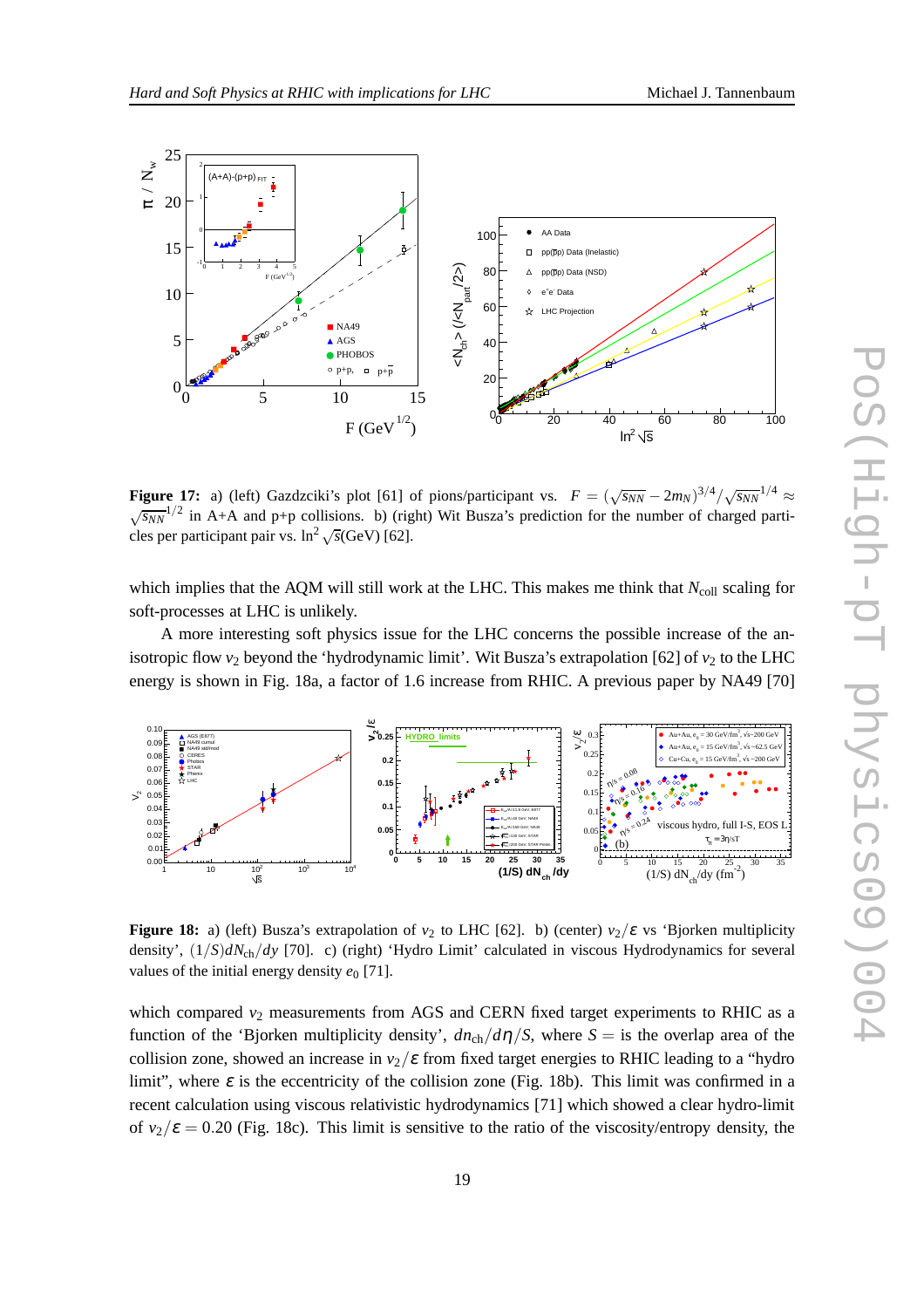now famous  $\eta/s$ , but negligibly sensitive to the maximum energy density of the collision, so I assume that this calculation would give a hydro-limit at the LHC not too different from RHIC,  $v_2/\varepsilon \approx 0.20$ . Busza's extrapolation of a factor of 1.6 increase in  $v_2$  from RHIC to LHC combined with  $v_2/\varepsilon$  from Fig. 18b gives  $v_2/\varepsilon = 0.32$  at LHC. In my opinion this is a measurement which can be done to high precision on the first day of Pb+Pb collisions at the LHC, since it is high rate and needs no p-p comparison data. Personally, I wonder what the hydro aficionados would say if both Heinz and Busza's predictions were correct?

#### **References**

- [1] A. Adare, *et al.* (PHENIX), *Phys. Rev.* D **76**, 051106(R) (2007).
- [2] A. Adare, *et al.* (PHENIX), *Phys. Rev.* D **79**, 012003 (2009).
- [3] F. W. Büsser, *et al.*, *Phys. Lett.* B **46**, 471 (1973), see also *Proc. 16th Int. Conf. HEP*, eds. J. D. Jackson and A. Roberts, (NAL, Batavia, IL, 1972) Vol. 3, p. 317.
- [4] M. Banner, *et al.*, *Phys. Lett.* B **44**, 537 (1973).
- [5] B. Alper, *et al.*, *Phys. Lett.* B **44**, 521 (1973).
- [6] S. M. Berman, J. D. Bjorken and J. B. Kogut, *Phys. Rev.* D **4**, 3388 (1971).
- [7] R. Blankenbecler, S. J. Brodsky, J. F. Gunion, *Phys. Lett.* B **42**, 461 (1972).
- [8] R. F. Cahalan, K. A. Geer, J. Kogut and Leonard Susskind, *Phys. Rev.* D **11**, 1199 (1975).
- [9] A. L. S. Angelis, *et al.*, *Phys. Lett.* B **79**, 505 (1978). See also, A. G. Clark, *et al.*, *Phys. Lett.* B **74**, 267 (1978).
- [10] F. W. Büsser, *et al.*, *Nucl. Phys.* B **106**, 1 (1976).
- [11] C. Kourkoumelis, *et al.*, *Phys. Lett.* B **84**, 271 (1979).
- [12] J. F. Owens, E. Reya, M. Glück, *Phys. Rev.* D **18**, 1501 (1978); J. F. Owens and J. D. Kimel, *Phys. Rev.* D **18**, 3313 (1978). Also, see, R. P. Feynman, R. D. Field and G. C. Fox, *Phys. Rev.* D **18**, 3320 (1978).
- [13] T. Åkesson, *et al.*, *Phys. Lett.* B **128**, 354 (1983).
- [14] e.g. for a review, see M. J. Tannenbaum, *Int. J. Mod. Phys.* A **4**, 3377 (1989).
- [15] *Proc. 21st Int'l Conf. HEP*, Paris, 1982, eds P. Petiau, M. Porneuf, J. Phys. C**3** (1982): see J. P. Repellin, p. C3-571; also see M. J. Tannenbaum, p. C3-134, G. Wolf, p. C3-525.
- [16] e.g. see M. J. Tannenbaum, PoS(LHC07)004.
- [17] M. Shimomura, et al. (PHENIX), *Nucl. Phys.* A **774**, 457 (2006).
- [18] A. Adare, *et al.* (PHENIX Collab.), *Phys. Rev. Lett.* **101**, 162301 (2008).
- [19] I. Vitev, *Phys. Lett.* B **639**, 38–45 (2006), and private communication to Ref. [18].
- [20] See R. Baier, D. Schiff and B. G. Zakharov, *Ann. Rev. Nucl. Part. Sci.* **50**, 37 (2000).
- [21] F. Arleo and D. d'Enterria, *Phys. Rev.* D **78**, 094004 (2008).
- [22] D. d'Enterria, *J. Phys.* G **31**, S491 (2005).
- [23] G. David, *Eur. Phys. J. Special Topics* **155**, 27–36 (2008).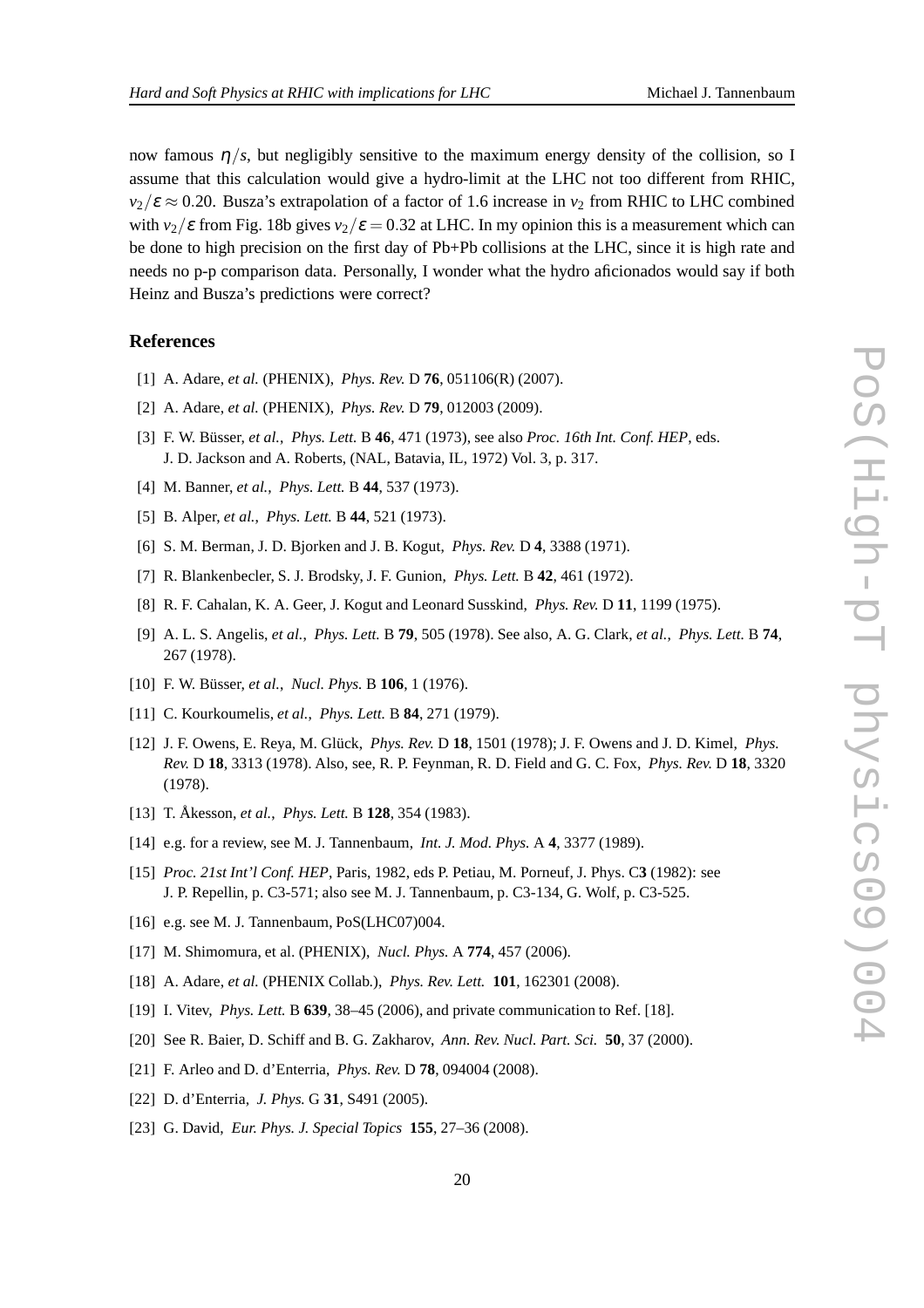- [24] T. Matsui and H. Satz, *Phys. Lett.* B **178**, 414 (1986).
- [25] A. Adare, *et al.* (PHENIX Collab.), *Phys. Rev. Lett.* **98**, 232301 (2007).
- [26] L. Grandchamp, R. Rapp, and G. E. Brown, *Phys. Rev. Lett.* **92**, 212301 (2004).
- [27] S. S. Adler, *et al.* (PHENIX Collab.), *Phys. Rev.* C **69**, 034910 (2004).
- [28] S. S. Adler, *et al.* (PHENIX Collab.), *PRL* **91**, 172301 (2003).
- [29] S. S. Adler, *et al.* (PHENIX Collab.), *Phys. Rev.* C **69**, 034909 (2004).
- [30] A. Adare, *et al.* (PHENIX Collab.), *Phys. Lett.* B **649**, 359 (2007).
- [31] V. Greco, C. M. Ko and P. Levai, *Phys. Rev. Lett.* **90**, 202302 (2003); R. J. Fries, B. Müller, and C. Nonaka, *ibid*, 202303; R. C. Hwa, *Eur. Phys. J.* C **43**, 233-237 (2005) and references therein.
- [32] S. S. Adler, *et al.* (PHENIX Collab.), *Phys. Rev.* C **71**, 051902(R) (2005).
- [33] S. J. Brodsky and A. Sickles, *Phys. Lett.* B **668**, 111 (2008).
- [34] E. Cuautle and G. Paic, *J. Phys.* G **35**, 075103 (2008).
- [35] K. Adcox, *et al.* (PHENIX Collab.), *Nucl. Phys.* A **757**, 184-283 (2005).
- [36] M. van Leeuwen, *et al.* (STAR Collab.), to appear in *Eur. Phys. J.* C, DOI: 10.1140/epjc/s10052-009-1007-1.
- [37] C. Nattrass, these proceedings.
- [38] Workshop on the Ridge, September 22–24, 2008, Brookhaven National Laboratory, Upton, NY 11973-5000, USA.
- [39] S. Afanasiev, *et al.* (PHENIX Collab.), *Phys. Rev. Lett.* **101**, 082301 (2008).
- [40] A. Adare, *et al.* (PHENIX Collab.), *Phys. Rev.* C **78**, 014901 (2008).
- [41] e.g. see N. P. Samios, *Phys. Rev.* **121**, 275–281 (1961).
- [42] N. M. Kroll and W. Wada, *Phys. Rev.* **98**, 1355–1359 (1955).
- [43] A. Adare, *et al.* (PHENIX Collab.), arXiv:0804.4168v1, subm. *Phys. Rev. Lett.* .
- [44] A. S. Ito, *et al.*, *Phys. Rev.* D **23**, 604–633 (1981).
- [45] H. Fritzsch and P. Minkowski, *Phys. Lett.* B **69**, 316 (1977).
- [46] S. S. Adler *et al.* (PHENIX Collab.), *Phys. Rev. Lett.* **94**, 082301 (2005).
- [47] Thanks to Sasha Milov for the plot of *RAA*(*p<sup>T</sup>* ) for all PHENIX published and preliminary measurements. With the exception of the internal-conversion direct-γ where the fit to the p-p data is used to compute  $R_{AA}$ , all the other values of  $R_{AA}$  are computed from Eq. 2.1 using the measured Au+Au and p-p data points.
- [48] D. d'Enterria and D. Peressounko, *Eur. Phys. J.* C **46**, 451 (2006).
- [49] H. Paukkunen, K. J. Eskola and C. A. Salgado, arXiv:0903.1956v1.
- [50] A. Adare, *et al.* (PHENIX Collab.), *Phys. Rev.* C **77**, 064907 (2008).
- [51] A. Dainese, C. Loizides and G. Paic, *Eur. Phys. J.* C **38**, 461 (2005); C. Loizides, *ibid*, **49**, 339 (2007).
- [52] R. Baier and D. Schiff, *J. High Energy Phys.* 09 (2006) 059.